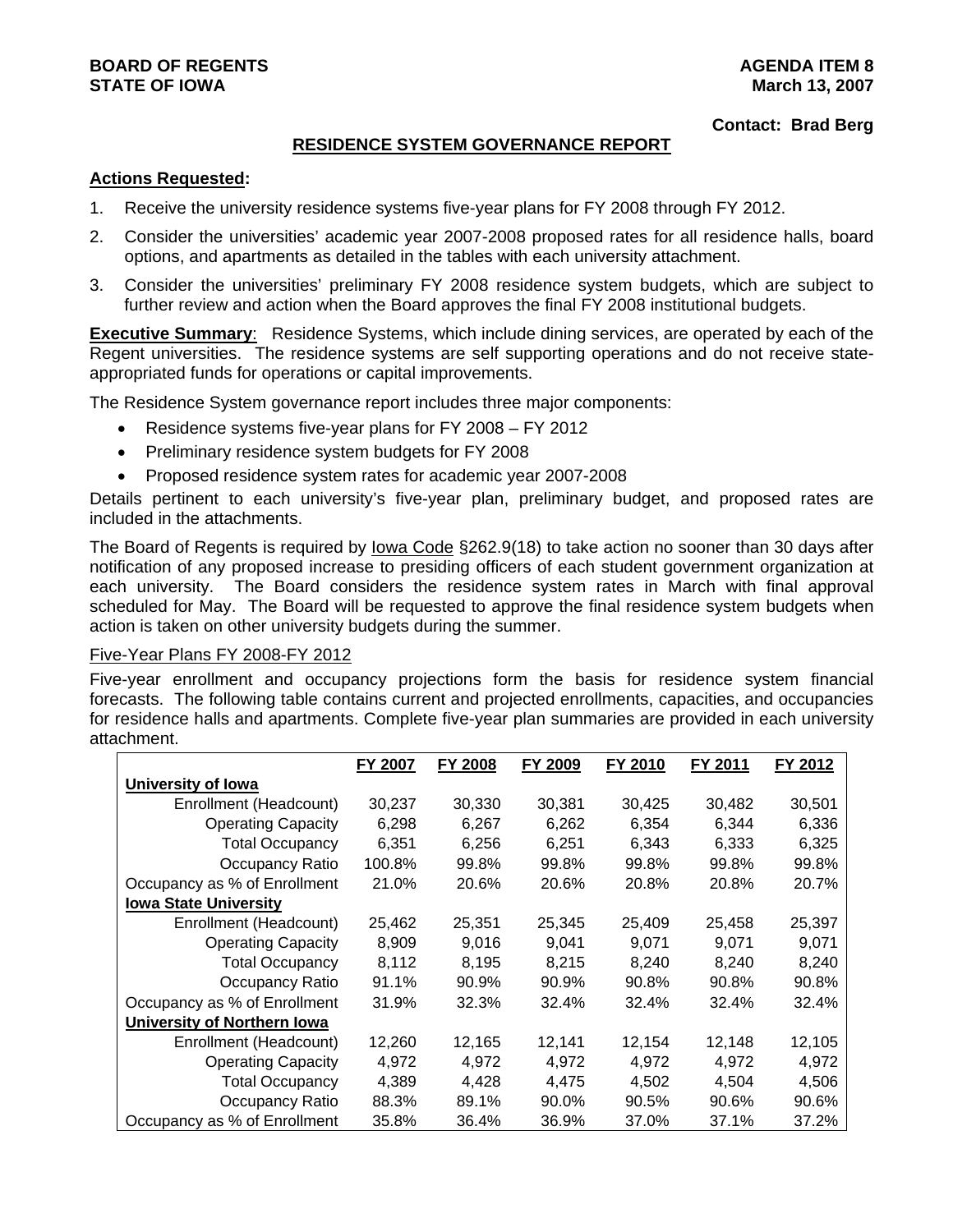## Preliminary FY 2008 Residence System Budget Summary

The FY 2008 preliminary budgets project smaller percentage increases in revenues than the increases in operational expenditures at all three universities when compared to the FY 2007 revised estimates.

|                                    | (1)                 |    |                     | (2) |                  |    | (4)         | (5)       |
|------------------------------------|---------------------|----|---------------------|-----|------------------|----|-------------|-----------|
|                                    | <b>Current Year</b> |    | <b>Current Year</b> |     | <b>Next Year</b> |    |             |           |
|                                    | Approved            |    | Revised             |     | Preliminary      |    |             |           |
|                                    | <b>Budget</b>       |    | <b>Estimates</b>    |     | <b>Budget</b>    |    | \$ Change   | % Change  |
|                                    | FY 2007             |    | FY 2007             |     | FY 2008          |    | $(3) - (2)$ | (4) / (2) |
| <b>SUI</b>                         |                     |    |                     |     |                  |    |             |           |
| <b>Gross Revenue</b>               | \$<br>42,264,527    | \$ | 43,743,798          | \$  | 44,264,123       | \$ | 520,325     | 1.2%      |
| <b>Expenditures for Operations</b> | \$<br>30,819,340    | \$ | 30,484,605          | \$  | 31,357,631       | \$ | 873,026     | 2.9%      |
| Debt Service & Mand Transfers      | \$<br>6,598,195     | \$ | 6,598,195           | \$  | 5,568,395        | \$ | (1,029,800) | $-15.6%$  |
| Net Revenue                        | \$<br>4,846,992     | \$ | 6,660,998           | \$  | 7,338,097        | \$ | 677,099     | 10.2%     |
| Net Rev as % of Gross Rev          | 11.5%               |    | 15.2%               |     | 16.6%            |    | 1.4%        |           |
| <b>FTE</b>                         | 370                 |    | 371                 |     | 377              |    | 6           |           |
| <b>ISU</b>                         |                     |    |                     |     |                  |    |             |           |
| <b>Gross Revenue</b>               | \$<br>63,269,569    | \$ | 62,406,371          | \$  | 63,338,095       | \$ | 931,724     | 1.5%      |
| <b>Expenditures for Operations</b> | \$<br>45,598,116    | \$ | 44,850,184          | \$  | 47,346,301       | \$ | 2,496,117   | 5.6%      |
| Debt Service & Mand Transfers      | \$<br>10,497,894    | \$ | 10,497,894          | \$  | 10,435,444       | \$ | (62, 450)   | $-0.6%$   |
| <b>Net Revenue</b>                 | \$<br>7,173,559     | \$ | 7,058,293           | \$  | 5,556,350        | \$ | (1,501,943) | $-21.3%$  |
| Net Rev as % of Gross Rev          | 11.3%               |    | 11.3%               |     | 8.8%             |    | $-2.5%$     |           |
| <b>FTE</b>                         | 697                 |    | 719                 |     | 719              |    | 0           |           |
| <b>UNI</b>                         |                     |    |                     |     |                  |    |             |           |
| <b>Gross Revenue</b>               | \$<br>27,966,816    | \$ | 28,861,610          | \$  | 31,039,399       | \$ | 2,177,789   | 7.5%      |
| <b>Expenditures for Operations</b> | \$<br>23,059,732    | \$ | 23,055,603          | \$  | 25,067,262       | \$ | 2,011,659   | 8.7%      |
| Debt Service & Mand Transfers      | \$<br>3,621,491     | \$ | 3,621,491           | \$  | 3,620,449        | \$ | (1,042)     | 0.0%      |
| Net Revenue                        | \$<br>1,285,593     | \$ | 2,184,516           | \$  | 2,351,688        | \$ | 167,172     | 7.7%      |
| Net Rev as % of Gross Rev          | 4.6%                |    | 7.6%                |     | 7.6%             |    | 0.0%        |           |
| <b>FTE</b>                         | 391                 |    | 391                 |     | 392              |    | 1           |           |

#### Proposed Rates for Academic Year 2007-2008

The Board has historically used the double occupancy room rate with full board as a comparative measure. While the universities offer many room and board options, the information provides a means to compare historical room and board rates among the universities.

| Double Occupancy Rooms with Full Board |         |         |  |  |  |  |  |  |  |  |
|----------------------------------------|---------|---------|--|--|--|--|--|--|--|--|
|                                        | FY 2007 | FY 2008 |  |  |  |  |  |  |  |  |
| University of Iowa                     | \$6,374 | \$6,685 |  |  |  |  |  |  |  |  |
| Iowa State University                  | \$6,378 | \$6,645 |  |  |  |  |  |  |  |  |
| University of Northern Iowa            | \$5,740 | \$6,268 |  |  |  |  |  |  |  |  |

The average annual rate increase for double occupancy rooms with full board from FY 2003 to FY 2007 was 1% less at UNI than at SUI and ISU.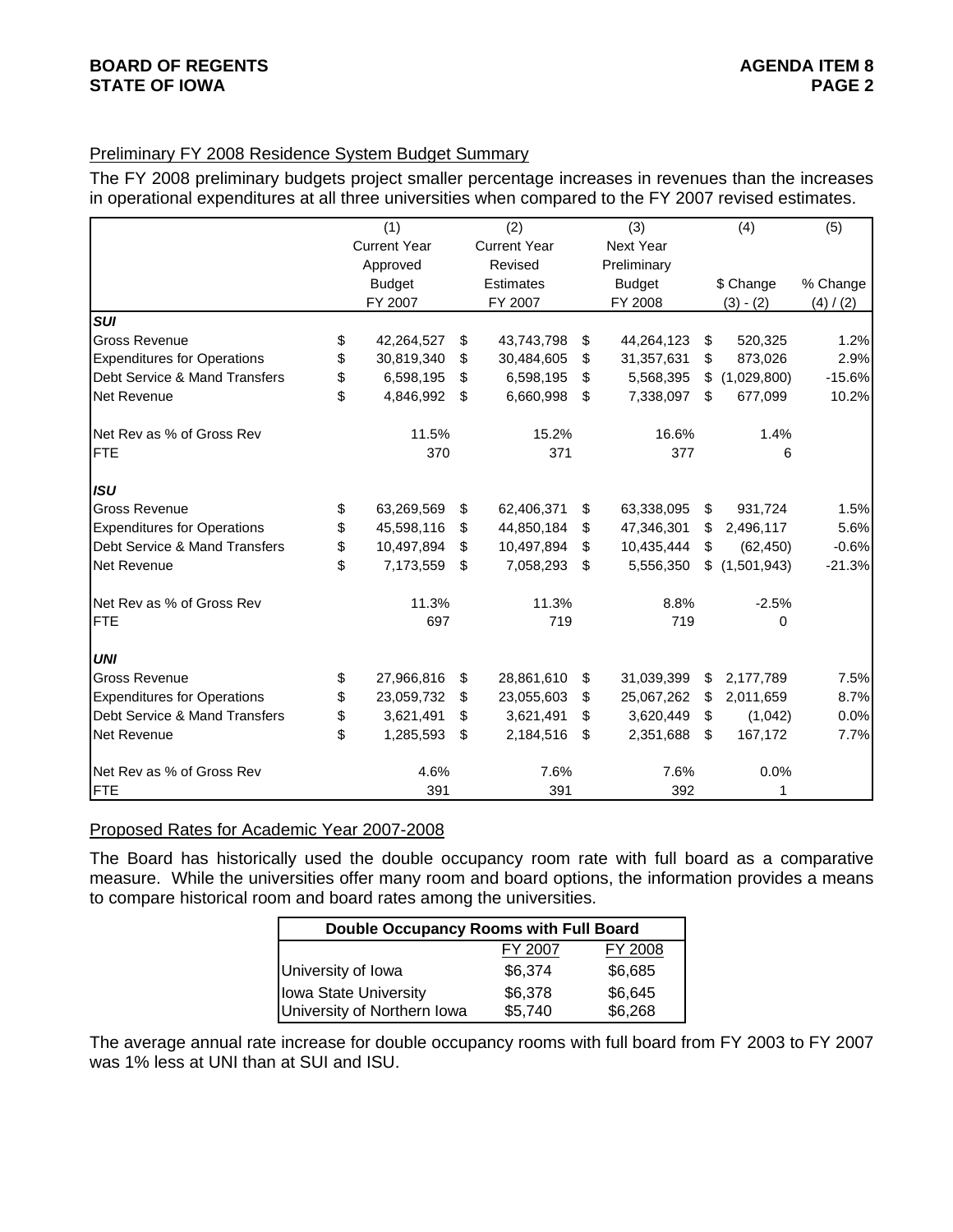The proposed percentage increases in combined tuition, fees, surcharges, and room and board fall below the median of the HEPI range of 5.2%.

| <b>Combined Tuition and Fees, Double Occupancy with Full Board</b> |               |                |          |          |          |  |  |  |  |  |
|--------------------------------------------------------------------|---------------|----------------|----------|----------|----------|--|--|--|--|--|
|                                                                    | FY 2008       | FY 2008        | FY2008   | *FY 2007 | Percent  |  |  |  |  |  |
|                                                                    | Tuition, Fees | Room and Board | Total    | Total    | Increase |  |  |  |  |  |
| University of Iowa                                                 | \$6,273       | \$6,685        | \$12,958 | \$12,439 | 4.2%     |  |  |  |  |  |
| Iowa State University                                              | \$6,161       | \$6,645        | \$12,806 | \$12,438 | 3.0%     |  |  |  |  |  |
| University of Northern Iowa                                        | \$6,190       | \$6,268        | \$12,458 | \$11,852 | 5.1%     |  |  |  |  |  |

\* includes \$200 surcharge in FY 2007 total

The Regent universities continue to offer a number of board plans which provide greater flexibility for the students. The specific board rates for each institution are detailed in the attachments.

SUI and ISU have presented the proposed residence system rates to representatives of their student populations. SUI's student residence hall group was very supportive of the proposed rates. ISU's student housing councils approved the proposed rate increases at their January meeting. UNI's room and board rate proposals have been presented to the student government president and are scheduled to be presented to the Residence Hall Leadership Council on March  $7<sup>th</sup>$ .

#### Improvement Fund Transfers

Voluntary reserves are comprised of the revenue, operations and maintenance, improvement, and surplus funds. The voluntary reserves of the residence systems are essential to provide working capital and security to bondholders should there be unanticipated events which would adversely affect occupancy levels or net revenues. Voluntary reserves are used to pay for capital expenditures and to provide cash flow for fixed expenses during the summer months.

The three universities will be requesting approval of transfers to the improvement funds from the surplus funds at the May board meeting. The Regent universities currently project to request transfers of the following amounts:

- University of Iowa \$7,998,880
- Iowa State University \$7,050,000
- University of Northern Iowa \$1,600,000

#### Fire Safety

The Residence Systems at the Regent universities are committed to providing safe and compliant facilities for students, staff, and guests. The universities have worked in conjunction with local fire safety officials, State Fire Marshall's Office, University public safety offices, and internal health and safety units to train students and staff, establish policies, perform fire drills, and update, implement and maintain fire safety best practices. All of these entities contribute to and play a significant role in the success and implementation of fire safety related programs.

Specific fire safety information for each university is contained in the attachments.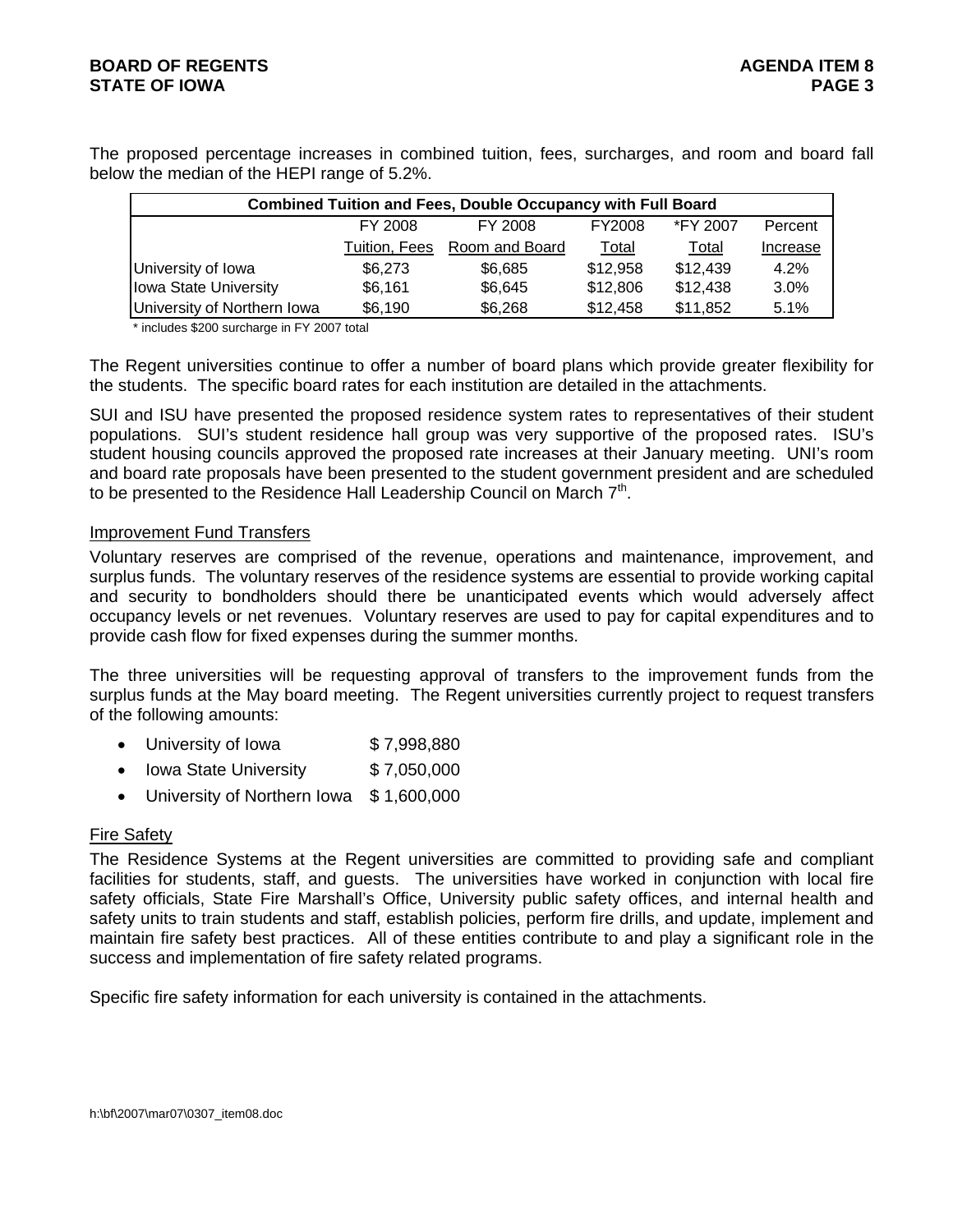## **UNIVERSITY OF IOWA DEPARTMENT OF RESIDENCE SERVICES**

- Based on current projections of entering first-year students for fall 2007, demand for residence hall space will continue to exceed the current operating capacity. Occupancy is projected to be at or near capacity through FY 2012.
- For fall 2006, 680 of 694 apartments were occupied as of September 2nd, a 98.0% occupancy ratio. Single students with no dependent children occupied 54.6% of the apartments rented for fall 2006.
	- o Hawkeye Drive and Hawkeye Court Apartments received broadband internet access in the summer of 2006. The University has committed financial resources to keep the apartments safe, secure, and functional for its tenants, but not invest significant amounts of capital to renovate the existing structures.
- The Department's current capital plan include restroom projects, room furnishings, fire protection upgrades at Slater Hall, and the Burge Hall Addition project. Expenditures for capital renewals from voluntary reserves are projected to be \$43 million over the next five years.
- At its February 2007 meeting, the Board approved the schematic design for an addition to Burge Hall which will create 104 new student beds anticipated to be completed in the fall of 2009. Preliminary cost estimates for the project are approximately \$9 million. The Department plans to fund all costs of the project from reserve balances rather than issuing debt to finance the project.
- Energy conservation continues to be a priority for the residence system. The Department is committed to conserving energy by investing in projects that have an effective payback model. Specific energy conversation projects are included in the Department's capital plan.
- The University developed a plan approximately 10 years ago to retrofit all dormitories with the latest intelligent fire systems, increase fire resistant construction where needed, and install fire suppression systems in all high rise dorms at a projected total cost of \$19.4 million. The only portion of the plan yet to be completed is work in Slater Hall which is scheduled for this summer.
- The preliminary budget for FY08 projects net revenues from operations to be \$12.9 million. Voluntary reserve balances at June 30, 2007, are projected to be \$13.3 million, and are projected to decline to \$8.0 million in FY 2010 and then increase to \$10 million by the end of FY 2012.
- The proposed FY 2008 rate for the traditional double room with full board of \$6,685 represents a 4.9% increase when compared to FY 2007 rates. There is no proposed increase in FY 2008 rates for University Apartments.
- The Hawkeye Dollar program will be expanded in the fall 2007 to include usage at campus convenience stores, retail outlets, laundry machines, and vending machines. The \$200 Hawkeye Dollars previously included in the costs of each board plan, are shifted to each base room rate beginning in FY 2008.
- The five-year plan will require rate increases in excess of the operating cost inflationary increases to fund the planned increases in capital expenditures and to maintain voluntary reserves at an adequate level.
- The outstanding bond principal was \$60.5 million as of June 30, 2006.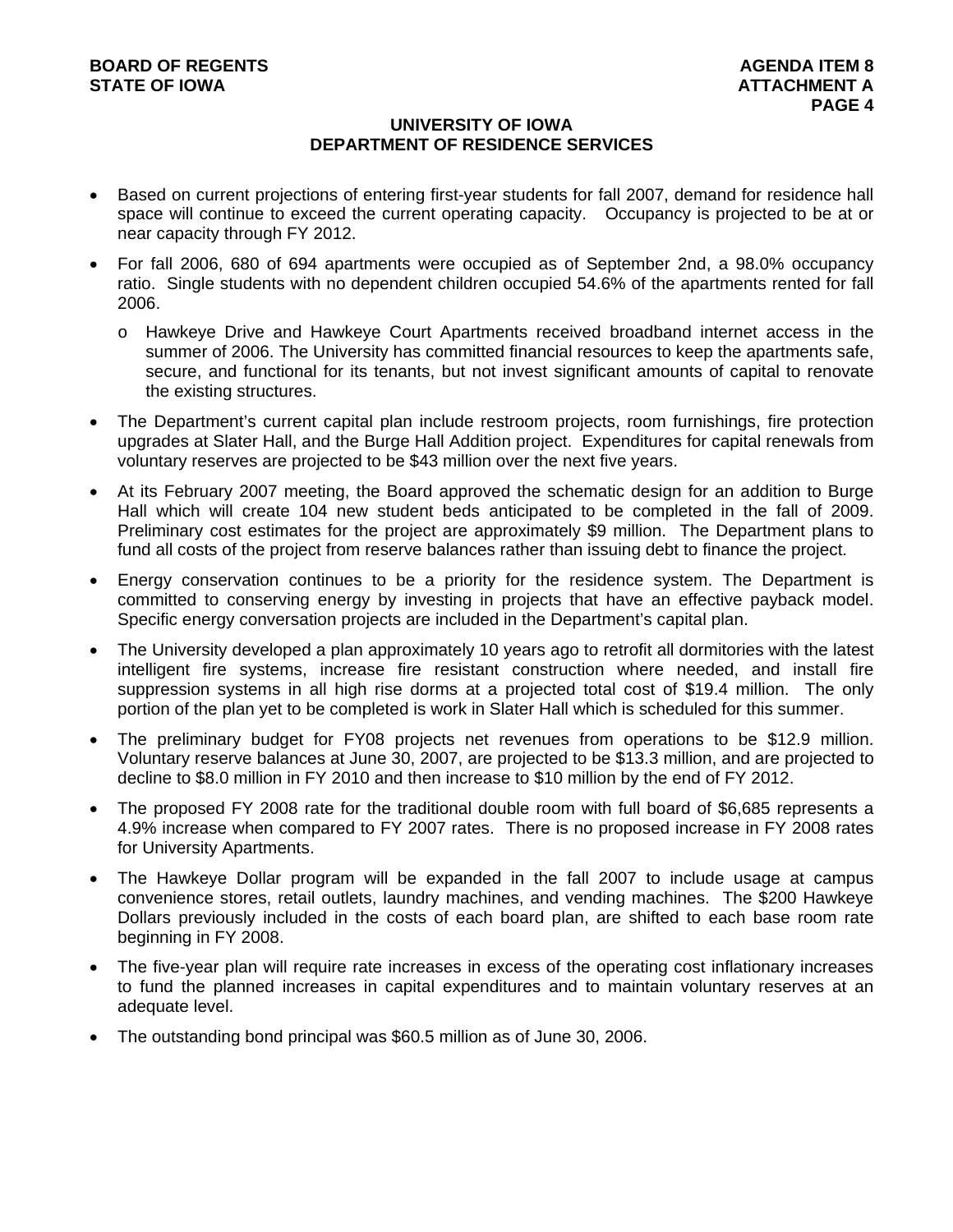# **BOARD OF REGENTS**<br> **BOARD OF REGENTS**<br> **STATE OF IOWA**<br> **ATTACHMENT A**

#### **University of Iowa's Five Year Plan Summary Department of Residence Services (Dollars in Thousands)**

|                                                  | Actual       |     | Estimated |                |      |           | Planned - Constant Dollars |            |          |    |        |
|--------------------------------------------------|--------------|-----|-----------|----------------|------|-----------|----------------------------|------------|----------|----|--------|
| <b>INDICATORS</b>                                | FY 06        |     | FY 07     | FY 08          |      | FY 09     |                            | FY 10      | FY 11    |    | FY 12  |
| <b>1 - ENROLLMENT &amp; OCCUPANCY</b>            |              |     |           |                |      |           |                            |            |          |    |        |
| (a) Fall Enrollment Head Count                   | 29,979       |     | 30,237    | 30,330         |      | 30,381    |                            | 30,425     | 30,482   |    | 30,501 |
| Residence Hall Housing                           |              |     |           |                |      |           |                            |            |          |    |        |
| (b) Current Operating Capacity (# of beds)       | 5,453        |     | 5,604     | 5,576          |      | 5,571     |                            | 5,663      | 5,653    |    | 5,645  |
| (c) Occupancy (permanent beds)                   | 5,533        |     | 5,671     | 5,576          |      | 5,571     |                            | 5,663      | 5,653    |    | 5,645  |
| (d) Occupancy Ratio                              | 101.5%       |     | 101.2%    | 100.0%         |      | 100.0%    |                            | 100.0%     | 100.0%   |    | 100.0% |
| <b>Apartment Housing</b>                         |              |     |           |                |      |           |                            |            |          |    |        |
| (e) Current Operating Capacity (Units)           | 694          |     | 694       | 691            |      | 691       |                            | 691        | 691      |    | 691    |
| (f) Units Occupied                               | 673          |     | 680       | 680            |      | 680       |                            | 680        | 680      |    | 680    |
| (g) Occupancy Ratio                              | 97.0%        |     | 98.0%     | 98.4%          |      | 98.4%     |                            | 98.4%      | 98.4%    |    | 98.4%  |
| <b>2 - CAPITAL IMPROVEMENTS &amp; REPAIRS</b>    |              |     |           |                |      |           |                            |            |          |    |        |
| (a) Improvements from Bond Proceeds              | \$           | \$  |           | \$             | \$   |           | \$                         |            | \$       | \$ |        |
| (b) Improvements from Voluntary Reserves         | 6,528        |     | 6,691     | 8,981          |      | 10,241    |                            | 9,860      | 7,509    |    | 7,067  |
| (c) Repairs from Current Revenues                | 3,710        |     | 3,825     | 4,036          |      | 4,036     |                            | 4,036      | 4,062    |    | 4,062  |
| (d) Gross Square Feet Maintained (000's)         | 2,239        |     | 2,239     | 2,239          |      | 2,239     |                            | 2,284      | 2,284    |    | 2,284  |
| <b>3 - OPERATING REVENUES &amp; EXPENDITURES</b> |              |     |           |                |      |           |                            |            |          |    |        |
| (a) Total Revenues                               | \$<br>40,023 | -\$ | 42,880    | \$<br>44,331   | \$   | 45,745    | \$                         | 47,775 \$  | 48,864   | \$ | 50,062 |
| (b) Less Expenditures (Excluding Univ O.H.)      | 28,304       |     | 29,621    | 31,425         |      | 32,521    |                            | 33,875     | 35,054   |    | 36,275 |
| (c) Net Operating Revenues                       | 11,719       |     | 13,259    | 12,906         |      | 13,224    |                            | 13,900     | 13,810   |    | 13,787 |
| (d) Less Mandatory Transfers                     | 600          |     | 600       | 600            |      | 600       |                            | 600        | 600      |    | 600    |
| (e) Less Debt Service                            | 6,029        |     | 5,998     | 4,968          |      | 4,977     |                            | 5,003      | 5,024    |    | 5,039  |
| (f) Net to Voluntary Reserves                    | $5,090$ \$   |     | 6,661     | \$<br>7,338 \$ |      | 7,647     | \$                         | 8,297 \$   | 8,186    | \$ | 8,148  |
| 4 - VOLUNTARY (UNRESTRICTED) RESERVES            |              |     |           |                |      |           |                            |            |          |    |        |
| (a) Beginning Balance                            | \$<br>13,275 | -\$ | 12,038    | \$<br>13,345   | - \$ | 11,867 \$ |                            | $9,438$ \$ | 8,037 \$ |    | 8,876  |
| (b) Add Mandatory Transfers from (3d)            | 600          |     | 600       | 600            |      | 600       |                            | 600        | 600      |    | 600    |
| (c) Add Net to Voluntary Reserves from (3f)      | 5,090        |     | 6,661     | 7,338          |      | 7,647     |                            | 8,297      | 8,186    |    | 8,148  |
| (d) Less Improvements (2b) & Other Costs         | 6,927        |     | 5,954     | 9,416          |      | 10,676    |                            | 10,298     | 7,947    |    | 7,505  |
| (e) Year-End Balance                             | \$<br>12,038 | \$  | 13,345    | \$<br>11,867   | \$   | 9,438     | \$                         | 8,037 \$   | 8,876    | \$ | 10,119 |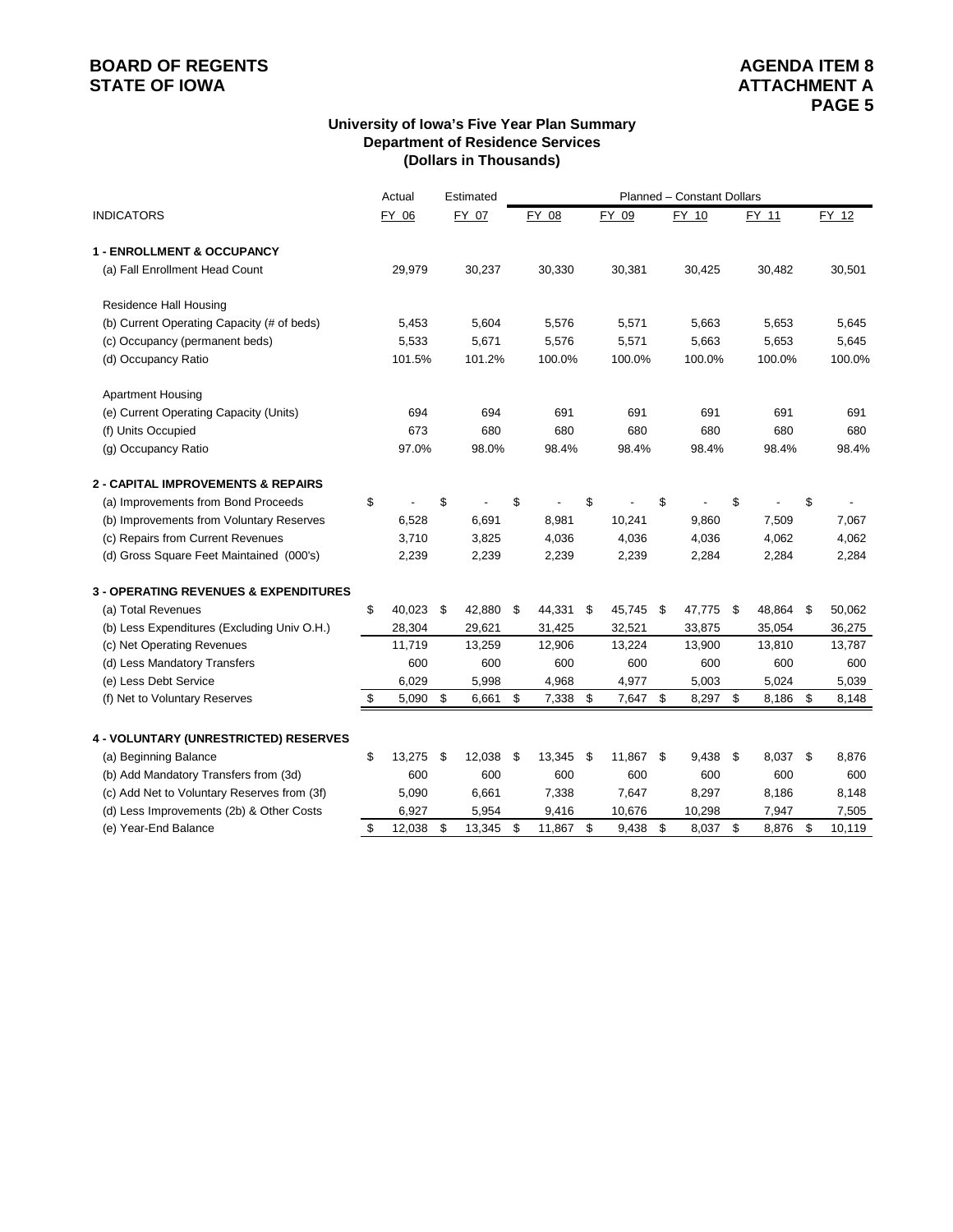# **BOARD OF REGENTS**<br> **BOARD OF REGENTS**<br> **STATE OF IOWA**<br> **ATTACHMENT A**

#### **University of Iowa Residence System Preliminary Budget 2007-08**

|                                              |                     |     | Approved      |      | Revised         | Proposed         |
|----------------------------------------------|---------------------|-----|---------------|------|-----------------|------------------|
|                                              | Actual              |     | <b>Budget</b> |      | <b>Estimate</b> | <b>Budget</b>    |
|                                              | 2005-06             |     | 2006-07       |      | 2006-07         | 2007-08          |
| <b>OPERATIONS (Modified Cash Basis)</b>      |                     |     |               |      |                 |                  |
| Revenues                                     | \$<br>40,912,929    | \$  | 42,264,527    | \$   | 43,743,798      | \$<br>44,264,123 |
| <b>Expenditures for Operations</b>           | 29,193,652          |     | 30,819,340    |      | 30,484,605      | 31,357,631       |
| <b>Net Revenues</b>                          | 11,719,277          |     | 11,445,187    |      | 13,259,193      | 12,906,492       |
| % of Revenues                                | 28.6%               |     | 27.1%         |      | 30.3%           | 29.2%            |
| Debt Service (due July 1)                    | 6,029,008           |     | 5,998,195     |      | 5,998,195       | 4,968,395        |
| <b>Mandatory Transfers</b>                   | 600,000             |     | 600,000       |      | 600,000         | 600,000          |
| Net After Debt Service & Mandatory Transfers | \$<br>5,090,269     | \$  | 4,846,992     | \$   | 6,660,998       | \$<br>7,338,097  |
| % of Revenues                                | 12.4%               |     | 11.5%         |      | 15.2%           | 16.6%            |
| Debt Service Coverage Ratio                  | 194%                |     | 191%          |      | 221%            | 260%             |
| University Overhead Payment From Surplus     | \$<br>399,108       | -\$ | 402,778       | - \$ | 430,572 \$      | 435,354          |
| Overhead as % of Expenditures                | 1.4%                |     | 1.3%          |      | 1.4%            | 1.4%             |
| <b>FUND BALANCES (June 30)</b>               |                     |     |               |      |                 |                  |
| <b>Revenue Fund</b>                          | \$                  | \$  |               | \$   |                 | \$               |
| Operation & Maintenance Fund                 | 1,000,000           |     | 1,000,000     |      | 1,000,000       | 1,000,000        |
| Improvement Fund                             | 7,072,634           |     | 6,923,000     |      | 7,305,120       | 10,241,430       |
| Surplus Fund                                 | 3,965,354           |     | 2,133,456     |      | 5,040,780       | 626,213          |
| Subtotal--Voluntary Reserves                 | 12,037,988          |     | 10,056,456    |      | 13,345,900      | 11,867,643       |
| Sinking Fund                                 |                     |     |               |      |                 |                  |
| <b>Bond Reserve Fund</b>                     | 6,348,855           |     | 6,348,855     |      | 5,180,855       | 5,180,855        |
| <b>Bond Construction Fund</b>                |                     |     |               |      |                 |                  |
| Subtotal--Mandatory Reserves                 | 6,348,855           |     | 6,348,855     |      | 5,180,855       | 5,180,855        |
| <b>Total Fund Balances (June 30)</b>         | \$<br>18,386,843    | \$  | 16,405,311    | \$   | 18,526,755      | \$<br>17,048,498 |
| <b>REVENUES AND EXPENDITURES DETAIL</b>      |                     |     |               |      |                 |                  |
| <b>Revenues</b>                              |                     |     |               |      |                 |                  |
| Contracts                                    | \$<br>36,699,417 \$ |     | 38,863,900 \$ |      | 39,499,213 \$   | 39,952,963       |
| Interest                                     | 889,884             |     | 710,513       |      | 872,926         | 905,624          |
| Other Income                                 | 3,323,628           |     | 2,690,114     |      | 3,371,659       | 3,405,536        |
| <b>Total Revenues</b>                        | \$<br>40,912,929    | \$  | 42,264,527    | \$   | 43,743,798      | \$<br>44,264,123 |
| <b>Expenditures for Operations</b>           |                     |     |               |      |                 |                  |
| Salaries, Wages & Benefits                   | \$<br>10,872,028    | -\$ | 11,893,503 \$ |      | 11,617,274 \$   | 12,716,035       |
| Cost of Food or Goods Sold                   | 3,812,738           |     | 3,945,089     |      | 3,875,154       | 4,073,459        |
| <b>Other Operating Expense</b>               | 6,001,871           |     | 6,145,952     |      | 6,327,639       | 5,528,011        |
| <b>Utilities</b>                             | 4,797,330           |     | 5,113,951     |      | 4,839,788       | 5,003,973        |
| Repairs & Maintenance                        | 3,709,685           |     | 3,720,845     |      | 3,824,750       | 4,036,153        |
| <b>Total Expenditures</b>                    | \$<br>29,193,652    | \$  | 30,819,340    | \$   | 30,484,605      | \$<br>31,357,631 |
| <b>Estimated FTE</b>                         | 367.0               |     | 369.5         |      | 371.0           | 376.8            |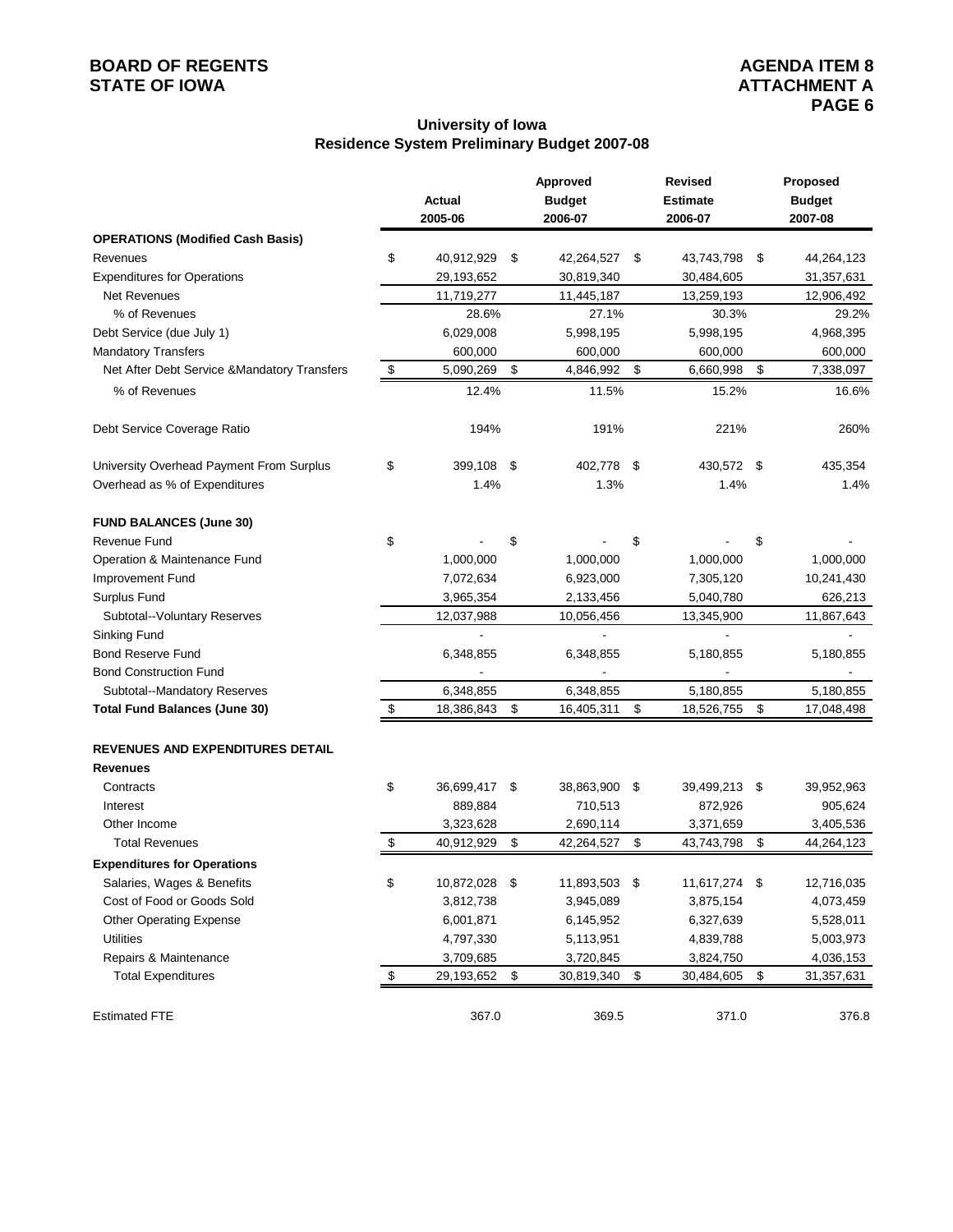#### **The University of Iowa Residence System Rates--Proposed Rate Schedule for 2007-08**

|                                       | <b>Current</b> | <b>Proposed</b> |        | <b>Proposed</b> |
|---------------------------------------|----------------|-----------------|--------|-----------------|
|                                       | (2006-07)      | $(2007-08)$     |        | Rate Increase   |
|                                       | <b>Rates</b>   | Rates           | Amount | Percent         |
| Residence Halls Academic Year 2007-08 |                |                 |        |                 |
| Basic Room Rates (per person) **      |                |                 |        |                 |
| Single                                | \$4,793        | \$5,271         | \$478  | 10.0%           |
| Double                                | 3,899          | 4,325           | 426    | 10.9%           |
| Triple                                | 3,345          | 3,739           | 394    | 11.8%           |
| Multiple                              | 2,935          | 3,305           | 370    | 12.6%           |
| <b>Additional Rate Per Room For:</b>  |                |                 |        |                 |
| Rooms with airconditioning            | 598            | 633             | 35     | 5.9%            |
| Rooms with private bath               | 2,034          | 2,152           | 118    | 5.8%            |
| Rooms with kitchen units              | 517            | 547             | 30     | 5.8%            |
| <b>Suites</b>                         | 1,434          | 1,517           | 83     | 5.8%            |
| <b>Temporary Housing (daily rate)</b> | \$5            | \$5             |        | $0.0\%$         |
| <b>Board Rates **</b>                 |                |                 |        |                 |
| Full Board (20 meals per week)        | \$2,475        | \$2,360         | (115)  | $-4.6%$         |
| Any 14 meals per week                 | 2,375          | 2,265           | (110)  | $-4.6%$         |
| Any 10 meals per week                 | 2,145          | 2,065           | (80)   | $-3.7\%$        |
| Any 5 meals per week                  | 1,190          | 1,060           | (130)  | $-10.9%$        |

\*\* For FY2007, all board rates included \$200 Hawkeye Dollars (\$100 per semester) For FY2008, \$200 Hawkeye Dollars (\$100 per semester) are now included in the base room rates

| <b>Residence Halls Summer Session 2008</b> |         |         |      |          |
|--------------------------------------------|---------|---------|------|----------|
| <b>Basic Room Rates (per person)</b>       |         |         |      |          |
| Single                                     | \$1,198 | \$1,268 | \$70 | 5.8%     |
| Double                                     | 975     | 1,031   | 56   | 5.7%     |
| Triple                                     | 836     | 885     | 49   | 5.9%     |
| Multiple                                   | 734     | 776     | 42   | 5.7%     |
| <b>Additional Rate Per Room For:</b>       |         |         |      |          |
| Rooms with airconditioning                 | 598     | 633     | 35   | 5.9%     |
| Rooms with private bath                    | 509     | 538     | 29   | 5.7%     |
| Rooms with kitchen units                   | 129     | 137     | 8    | 6.2%     |
| Suites                                     | 359     | 379     | 20   | 5.6%     |
| <b>Board Rates</b>                         |         |         |      |          |
| Full Board (20 meals per week)             | \$619   | \$590   | (29) | $-4.7\%$ |
| Any 14 meals per week                      | 594     | 566     | (28) | $-4.7\%$ |
| Any 10 meals per week                      | 536     | 516     | (20) | $-3.7\%$ |
| Any 5 meals per week                       | 298     | 265     | (33) | $-11.1%$ |
| University Apartments (effective 6/1/2007) |         |         |      |          |
| <b>Hawkeye Court</b>                       |         |         |      |          |
| 1 Bedroom                                  | \$418   | \$418   |      | $0.0\%$  |
| 2 Bedroom                                  | 463     | 463     |      | $0.0\%$  |
| <b>Hawkeye Drive</b>                       |         |         |      |          |
| 2 Bedroom                                  | 553     | 553     |      | $0.0\%$  |
| <b>Staff &amp; Faculty (Additional)</b>    | 25      | 25      |      | 0.0%     |

The Double Basic Room rate with full board is used for comparative purposes.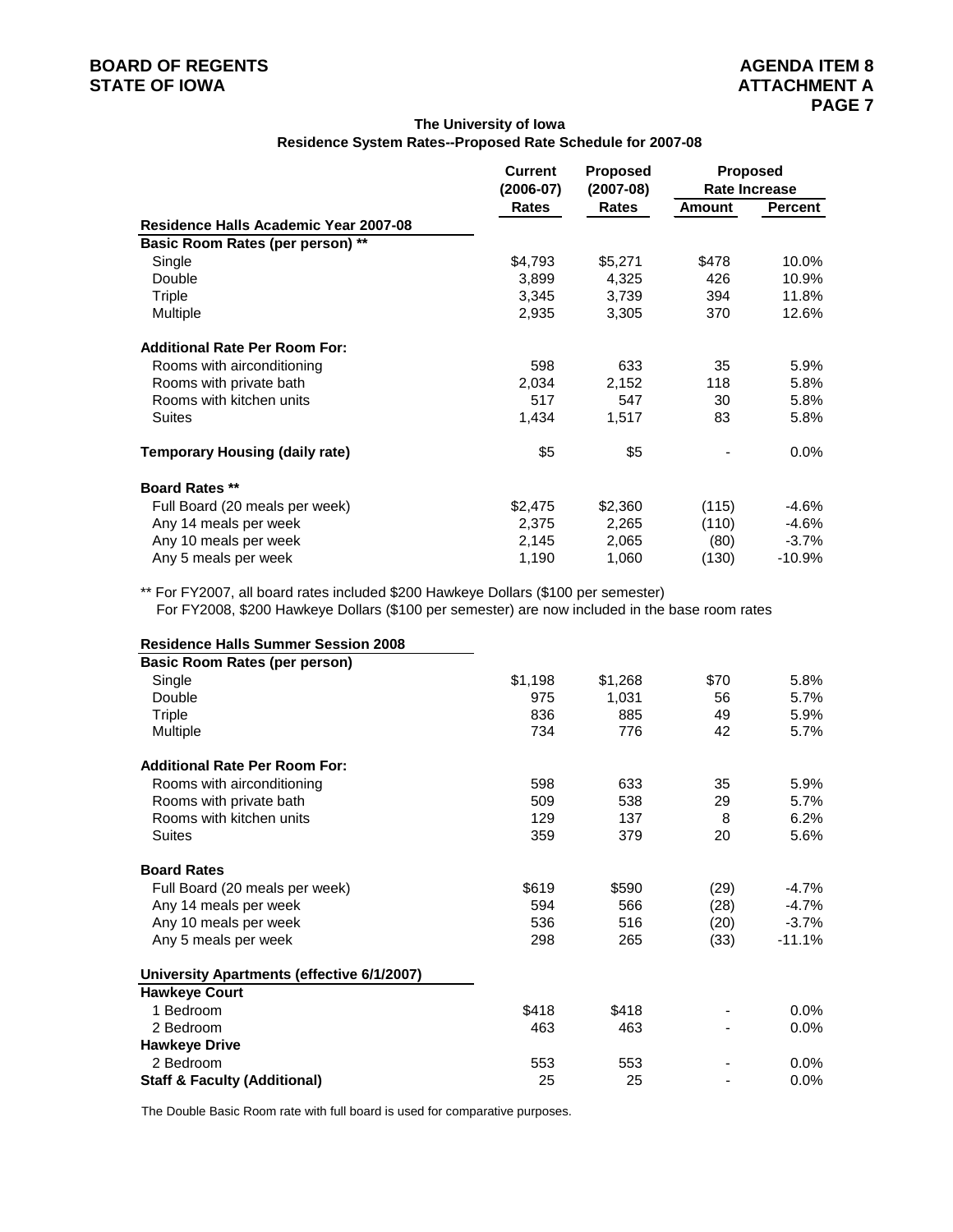#### **IOWA STATE UNIVERSITY DEPARTMENT OF RESIDENCE**

- Demand for residence hall space is projected to remain relatively stable for the next five years at an occupancy ratio of approximately 95%.
	- o Enrollment of first-year students direct from high school increased in the fall 2006 and subsequently residence hall occupancy increased.
- The occupancy increase resulting from first-year students direct from high school was partially offset by a slight decline in upper class return rates due to explosive growth in apartment availability.
- During FY 2007, the Admissions Partnership Program (APP) offered eligible students enrolled at Des Moines Area Community College the opportunity to contract for a variety of student services, including on-campus housing and meal plans.
	- o Ten of the 110 students participating in the APP program contracted for on-campus housing and dining. The participation is expected to grow as the program is extended to other community colleges.
- Funding for major capital improvements to the residence halls and apartments including building and fire safety improvements, and dining renovations projected at \$22.2 million for FY 2008 through FY 2012 will come from annual operations and the surplus fund.
- A comparative analysis is being completed to determine the graduation rates of students living in University-owned, University-affiliated, and off-campus housing.
	- o Residence Hall Directors are working in collaboration with advisors to intervene on behalf of academically at-risk students as determined by academic standing and/or financial aid eligibility.
	- o The Hixon-Lied Student Success Center was recently opened in the Richardson Court neighborhood and is dedicated to improving academic achievement to students.
- The Department of Residence staff has developed an integrated facilities reinvestment plan, financial plan, and occupancy forecast. The facilities investment plan demonstrates consistent and continuous commitment to improving life safety in all buildings, including the installation of sprinklers in residence halls.
	- o The Department of Residence's current 5-year plan includes fire safety improvement projects, including responses to State Fire Marshal citations, at a budgeted cost of \$7.8 million for years FY 2008 through FY 2012.
- The preliminary budget for FY 2008 projects net revenues from operations to be \$16.0 million. Voluntary reserve balances at June 30, 2008, are projected to be \$9.1 million, and are projected to increase to \$14.3 million by the end of FY 2012.
- ISU Dining is proceeding with plans for major renovations to the Maple-Willow-Larch and Oak-Elm dining centers in FY 2009 and FY 2010; the estimated amount to be bonded is \$12 million.
- The proposed FY 2008 rate for the traditional double room with full board of \$6,645 represents a 4.2% increase when compared to FY 2007 rates. The proposed increase in rates for University apartments range from 0.0% to 2.0%.
- The outstanding bond principal was \$131.3 million as of June 30, 2006.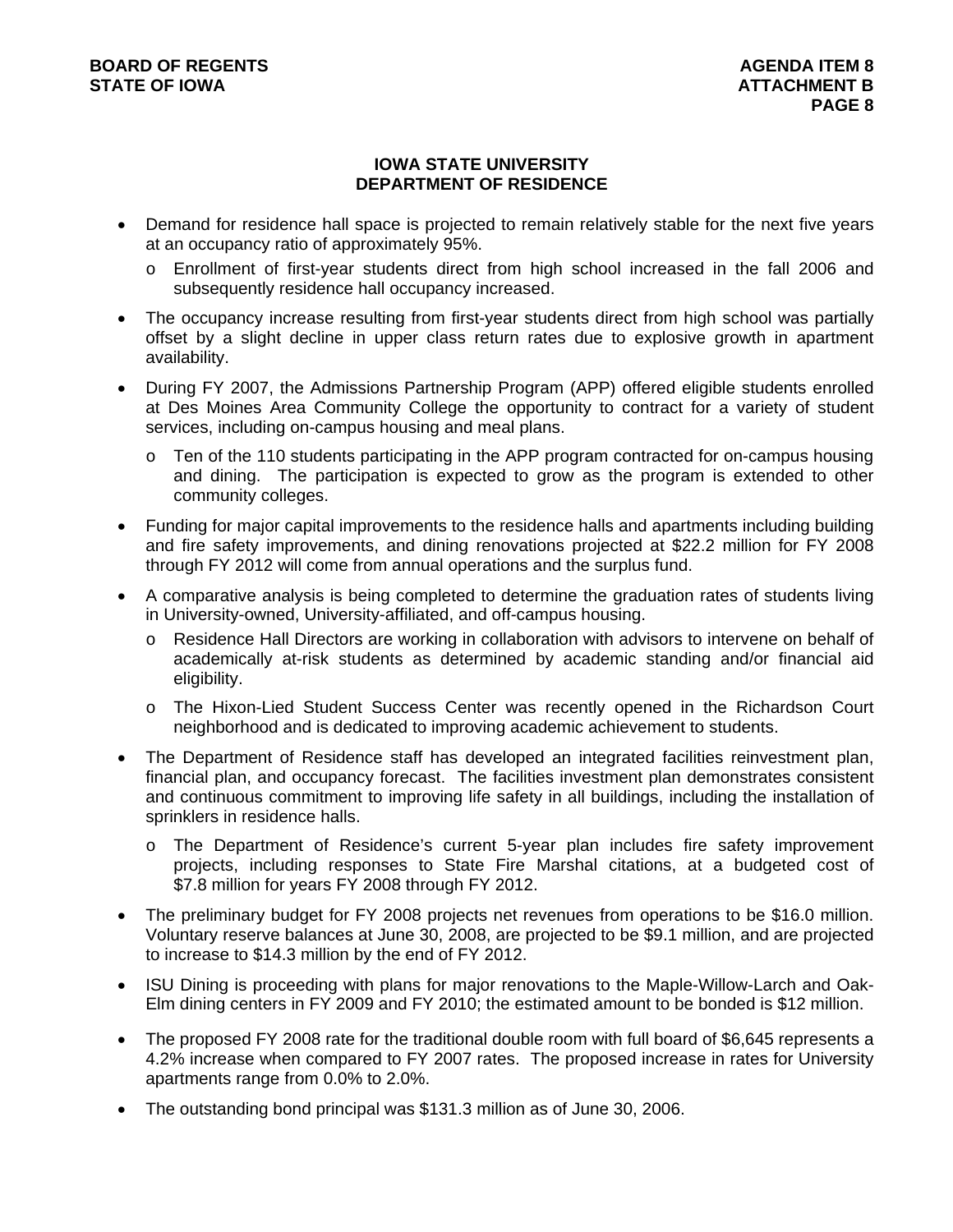# **BOARD OF REGENTS**<br> **BOARD OF REGENTS**<br> **STATE OF IOWA**<br> **BOARD OF REGENTS**

#### **Iowa State University's Five Year Plan Summary Department of Residence (Dollars in Thousands)**

|                                                  | Actual           | Estimated    |     |           |                  | Planned      |                 |     |        |
|--------------------------------------------------|------------------|--------------|-----|-----------|------------------|--------------|-----------------|-----|--------|
| <b>INDICATORS</b>                                | FY 06            | FY 07        |     | FY 08     | FY 09            | FY 10        | FY 11           |     | FY 12  |
| <b>1 - ENROLLMENT &amp; OCCUPANCY</b>            |                  |              |     |           |                  |              |                 |     |        |
| (a) Fall Enrollment Head Count                   | 25,741           | 25,462       |     | 25,351    | 25,345           | 25,409       | 25,458          |     | 25,397 |
| <b>Residence Hall Housing</b>                    |                  |              |     |           |                  |              |                 |     |        |
| (b) Current Operating Capacity (# of beds)       | 6,166            | 5,918        |     | 5,925     | 5,925            | 5,925        | 5,925           |     | 5,925  |
| (c) Occupancy (permanent beds)                   | 5,441            | 5,626        |     | 5,629     | 5,629            | 5,629        | 5,629           |     | 5,629  |
| (d) Occupancy Ratio                              | 88.2%            | 95.1%        |     | 95.0%     | 95.0%            | 95.0%        | 95.0%           |     | 95.0%  |
| <b>Apartment Housing</b>                         |                  |              |     |           |                  |              |                 |     |        |
| (e) Current Operating Capacity (Units)           | 2,955            | 2,991        |     | 3,091     | 3,116            | 3,146        | 3,146           |     | 3,146  |
| (f) Units Occupied                               | 2,468            | 2,486        |     | 2,566     | 2,586            | 2,611        | 2,611           |     | 2,611  |
| (g) Occupancy Ratio                              | 83.5%            | 83.1%        |     | 83.0%     | 83.0%            | 83.0%        | 83.0%           |     | 83.0%  |
| <b>2 - CAPITAL IMPROVEMENTS &amp; REPAIRS</b>    |                  |              |     |           |                  |              |                 |     |        |
| (a) Improvements from Bond Proceeds              | \$<br>$2,091$ \$ |              | \$  |           | \$<br>12,000 \$  |              | \$              | \$  |        |
| (b) Improvements from Voluntary Reserves         | 3,023            | 8,081        |     | 5,419     | 3,827            | 3,635        | 4,321           |     | 4,986  |
| (c) Repairs from Current Revenues                | 1,833            | 1,579        |     | 1,661     | 1,747            | 1,839        | 1,936           |     | 2,040  |
| (d) Gross Square Feet Maintained (000's)         | 2,915            | 2,915        |     | 2,915     | 2,915            | 2,915        | 2,915           |     | 2,915  |
| <b>3 - OPERATING REVENUES &amp; EXPENDITURES</b> |                  |              |     |           |                  |              |                 |     |        |
| (a) Total Revenues                               | \$<br>52,537 \$  | 55,497 \$    |     | 55,946 \$ | 59,402 \$        | 61,254 \$    | 64,116 \$       |     | 66,632 |
| (b) Less Expenditures (Excluding Univ O.H.)      | 34,421           | 37,941       |     | 39,954    | 41,701           | 43,506       | 45,441          |     | 47,515 |
| (c) Net Operating Revenues                       | 18,116           | 17,556       |     | 15,992    | 17,701           | 17,748       | 18,675          |     | 19,117 |
| (d) Less Mandatory Transfers                     | 500              | 500          |     | 500       | 500              | 500          | 500             |     | 500    |
| (e) Less Debt Service                            | 9,979            | 9,998        |     | 9,935     | 10,890           | 10,910       | 10,928          |     | 10,942 |
| (f) Less Voluntary Transfers                     | 690              | 1,349        |     | 1,670     | 1,807            | 1,847        | 1,941           |     | 2,061  |
| (g) Net to Voluntary Reserves                    | \$<br>6,947 \$   | 5,709        | \$  | 3,887     | \$<br>$4,504$ \$ | 4,491        | \$<br>5,306     | -\$ | 5,614  |
| 4 - VOLUNTARY (UNRESTRICTED) RESERVES            |                  |              |     |           |                  |              |                 |     |        |
| (a) Beginning Balance                            | \$<br>8.771      | \$<br>12,033 | -\$ | 10,161    | \$<br>$9,129$ \$ | 10,306       | \$<br>11,662 \$ |     | 13,147 |
| (b) Add Mandatory Transfers from (3d)            | 500              | 500          |     | 500       | 500              | 500          | 500             |     | 500    |
| (c) Add Net to Voluntary Reserves from (3g)      | 6,947            | 5,709        |     | 3,887     | 4,504            | 4,491        | 5,306           |     | 5,614  |
| (d) Less Improvements (2b) & Other Costs         | 4,185            | 8,081        |     | 5,419     | 3,827            | 3,635        | 4,321           |     | 4,986  |
| (e) Year-End Balance                             | \$<br>12,033     | \$<br>10,161 | \$  | 9,129     | \$<br>10,306     | \$<br>11,662 | \$<br>13,147    | -\$ | 14,275 |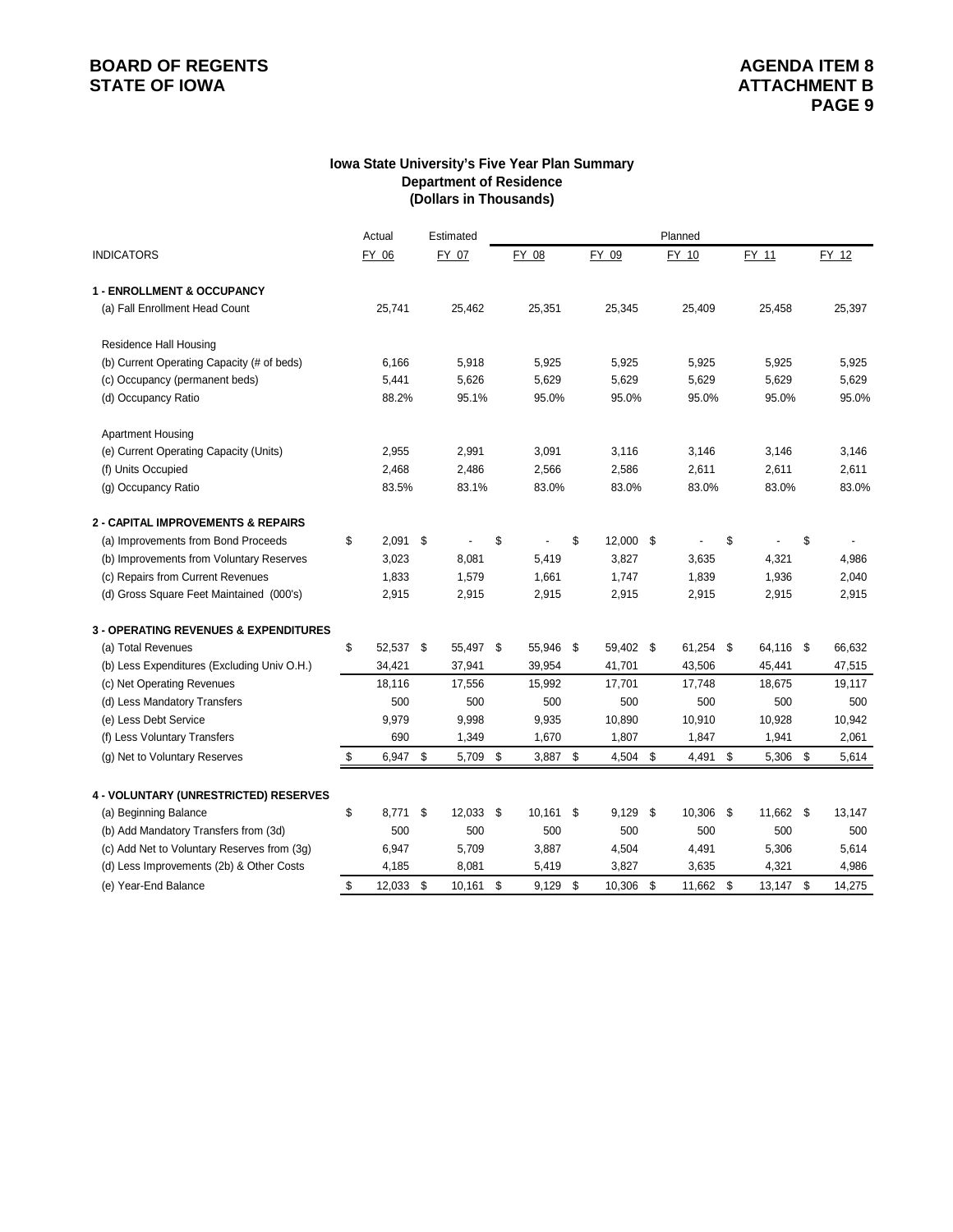#### **Iowa State University Residence System Preliminary Budget 2007-08**

|                                              |                     | Approved         | <b>Revised</b>   | Proposed         |
|----------------------------------------------|---------------------|------------------|------------------|------------------|
|                                              | <b>Actual</b>       | <b>Budget</b>    | <b>Estimate</b>  | <b>Budget</b>    |
|                                              | 2005-06             | 2006-07          | 2006-07          | 2007-08          |
| <b>OPERATIONS</b>                            |                     |                  |                  |                  |
| Revenues                                     | \$<br>58,976,419    | \$<br>63,269,569 | \$<br>62,406,371 | \$<br>63,338,095 |
| <b>Expenditures for Operations</b>           | 40,860,285          | 45,598,116       | 44,850,184       | 47,346,301       |
| Net Revenues                                 | 18,116,134          | 17,671,453       | 17,556,187       | 15,991,794       |
| % of Revenues                                | 30.7%               | 27.9%            | 28.1%            | 25.2%            |
| Debt Service (due July 1)                    | 9,979,162           | 9,997,894        | 9,997,894        | 9,935,444        |
| <b>Mandatory Transfers</b>                   | 500,000             | 500,000          | 500,000          | 500,000          |
| Net After Debt Service & Mandatory Transfers | \$<br>7,636,972     | \$<br>7,173,559  | \$<br>7,058,293  | \$<br>5,556,350  |
| % of Revenues                                | 12.9%               | 11.3%            | 11.3%            | 8.8%             |
| Debt Service Coverage Ratio                  | 182%                | 177%             | 176%             | 161%             |
| University Overhead Payment From Surplus     | \$<br>690,162 \$    | 1,387,732 \$     | 1,348,969        | \$<br>1,670,077  |
| Overhead as % of Expenditures                | 1.7%                | 3.0%             | 3.0%             | 3.5%             |
| <b>FUND BALANCES (June 30)</b>               |                     |                  |                  |                  |
| <b>Revenue Fund</b>                          | \$                  | \$               | \$               | \$               |
| Operation & Maintenance Fund                 |                     |                  |                  |                  |
| <b>Improvement Fund</b>                      |                     | 2,010,185        |                  |                  |
| <b>Surplus Fund</b>                          | 12,032,554          | 9,540,577        | 10,161,210       | 9,128,551        |
| Subtotal--Voluntary Reserves                 | 12,032,554          | 11,550,762       | 10,161,210       | 9,128,551        |
| Sinking Fund                                 | 6,069,870           | 6,979,569        | 6,831,001        | 7,092,722        |
| <b>Bond Reserve Fund</b>                     | 10,067,675          | 10,202,658       | 10,068,779       | 10,068,779       |
| <b>Bond Construction Fund</b>                | 2,977               |                  |                  |                  |
| Subtotal--Mandatory Reserves                 | 16,140,522          | 17,182,227       | 16,899,780       | 17,161,501       |
| <b>Total Fund Balances (June 30)</b>         | \$<br>28,173,076    | \$<br>28,732,989 | \$<br>27,060,990 | \$<br>26,290,052 |
| REVENUES AND EXPENDITURES DETAIL             |                     |                  |                  |                  |
| <b>Revenues</b>                              |                     |                  |                  |                  |
| Contracts                                    | \$<br>31,063,734 \$ | 47,741,752 \$    | 47,531,000 \$    | 48,263,280       |
| Interest                                     | 962,984             | 885,160          | 885,160          | 885,160          |
| Other Income                                 | 26,949,702          | 14,642,657       | 13,990,211       | 14,189,655       |
| <b>Total Revenues</b>                        | \$<br>58,976,420    | \$<br>63,269,569 | \$<br>62,406,371 | \$<br>63,338,095 |
| <b>Expenditures for Operations</b>           |                     |                  |                  |                  |
| Salaries, Wages & Benefits                   | \$<br>20,798,080 \$ | 22,634,119 \$    | 22,815,724 \$    | 24,016,410       |
| Cost of Food or Goods Sold                   | 6,439,287           | 7,544,170        | 6,909,000        | 7,392,494        |
| <b>Other Operating Expense</b>               | 6,953,137           | 8,305,401        | 7,928,987        | 7,279,598        |
| <b>Utilities</b>                             | 4,836,644           | 5,388,684        | 5,617,207        | 6,997,262        |
| Repairs & Maintenance                        | 1,833,138           | 1,725,742        | 1,579,266        | 1,660,537        |
| <b>Total Expenditures</b>                    | \$<br>40,860,286    | \$<br>45,598,116 | \$<br>44,850,184 | \$<br>47,346,301 |
| <b>Estimated FTE</b>                         | 697.0               | 697.0            | 719.0            | 719.0            |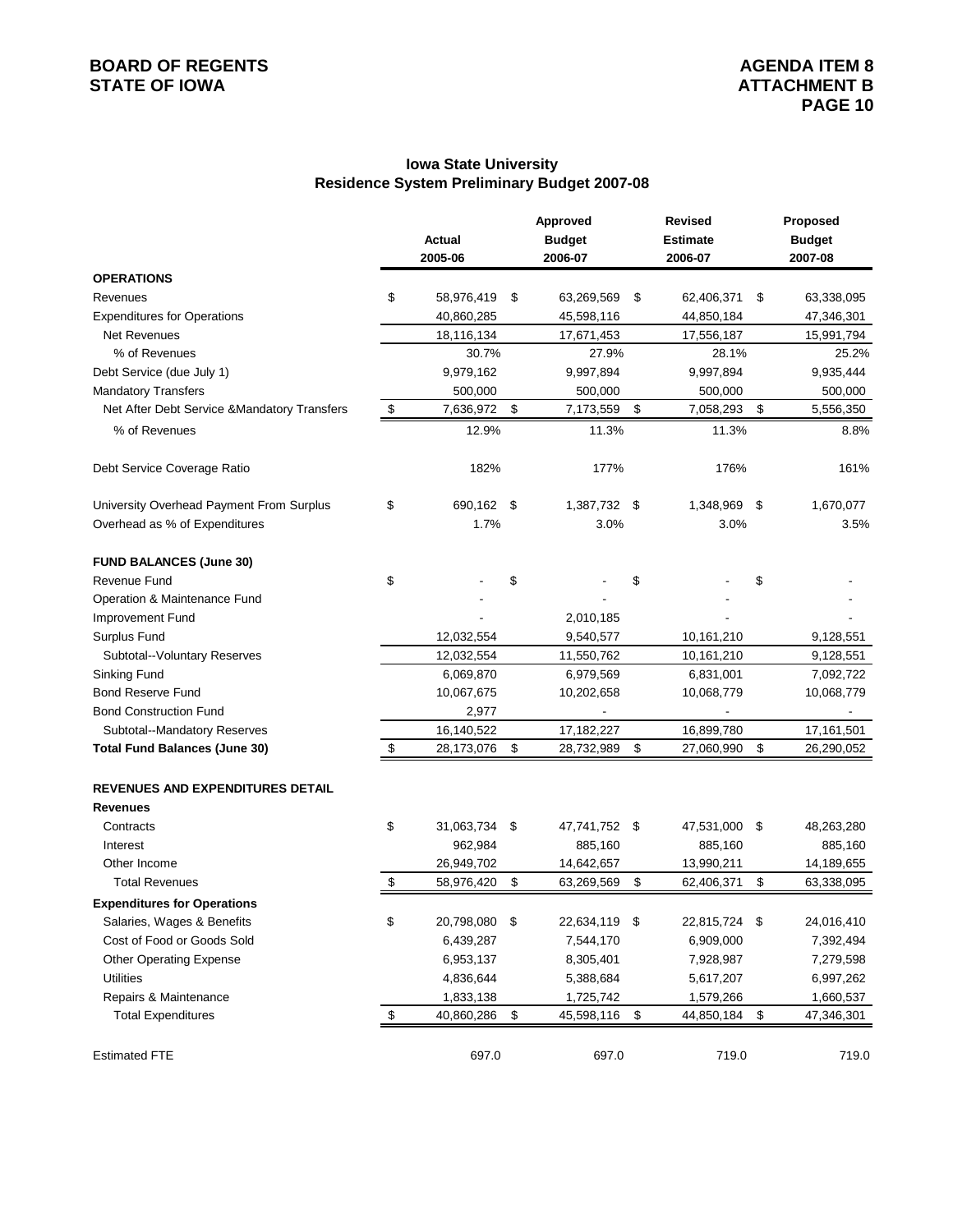## **IOWA STATE UNIVERSITY**

**Department of Residence**

**Proposed Residence System Rates for Fiscal Year 2007-2008**

(effective May 12, 2007)

#### **Residence Halls - Academic Year Rates**

Meal plans required in all residence halls, except Wallace Hall.

| <b>Traditional Style Rooms</b>                        | <b>Current</b><br><b>Beds</b><br><b>Occupancy</b> |                  |                                  |                             | <b>Proposed</b>           | \$ Increase                         |                           | % Increase     |            |
|-------------------------------------------------------|---------------------------------------------------|------------------|----------------------------------|-----------------------------|---------------------------|-------------------------------------|---------------------------|----------------|------------|
|                                                       |                                                   |                  |                                  | FY07 Rate                   |                           | FY08 Rate                           |                           |                |            |
| Triple - Richardson Court <sup>12</sup>               | 39                                                | 28               | \$                               | 3,360                       | \$                        | 3,360                               | \$                        |                | 0.0%       |
| Triple - Friley A/C <sup>123</sup>                    | 66                                                | 64               | \$                               | 3,455                       | $\sqrt[6]{\frac{1}{2}}$   | 3,455                               | \$                        | $\blacksquare$ | 0.0%       |
| Triple - Friley/Helser No A/C <sup>124</sup>          | 12                                                | 12               | \$                               | 3,427                       | $\sqrt[6]{\frac{1}{2}}$   | 3,427                               | \$                        |                | 0.0%       |
| Triple - Linden                                       | 24                                                | 23               | \$                               | 3,610                       | $\boldsymbol{\mathsf{S}}$ | 3,610                               | $\overline{\$}$           | l.             | 0.0%       |
| Double - Richardson Court                             | 1076                                              | 980              | \$                               | 3,360                       | \$                        | 3,491                               | \$                        | 131            | 3.9%       |
| Double - Friley A/C <sup>3</sup>                      | 900                                               | 764              | \$                               | 3,469                       | $\overline{\mathcal{S}}$  | 3,604                               | \$                        | 135            | 3.9%       |
| Double - Friley/Helser No A/C <sup>4</sup>            | 578                                               | 497              | \$                               | 3,427                       | $\boldsymbol{\mathsf{S}}$ | 3,561                               | $\boldsymbol{\mathsf{S}}$ | 134            | 3.9%       |
| Double - Larch/Willow                                 | 1086                                              | 1002             | \$                               | 3,402                       | \$                        | 3,535                               | \$                        | 133            | 3.9%       |
| Double - Linden                                       | 290                                               | 268              | \$                               | 3,610                       | $\overline{\mathbf{3}}$   | 3,751                               | $\overline{\mathbf{S}}$   | 141            | 3.9%       |
| Double - Maple                                        | 448                                               | 416              | \$                               | 3,878                       | \$                        | 4,029                               | \$                        | 151            | 3.9%       |
|                                                       |                                                   |                  |                                  |                             |                           |                                     |                           |                |            |
| Single - Richardson Court                             | 132                                               | 130              | \$                               | 4,360                       | -\$                       | 4,530                               | $\overline{\$}$           | 170            | 3.9%       |
| Single - Friley A/C 3                                 | 65                                                | 59               | \$                               | 4,530                       | $\boldsymbol{\mathsf{S}}$ | 4,707                               | \$                        | 177            | 3.9%       |
| Single - Friley/Helser No A/C <sup>4</sup>            | 34                                                | 34               | \$                               | 4,445                       | \$                        | 4,618                               | \$                        | 173            | 3.9%       |
| Single - Linden                                       | 5                                                 | 5                | \$                               | 4,610                       | \$                        | 4,790                               | \$                        | 180            | 3.9%       |
| Super Single - Richardson Court                       | 0 <sup>5</sup>                                    | 28               | \$                               | 4,716                       | \$                        | 4,900                               | \$                        | 184            | 3.9%       |
| Super Single - Friley A/C 3                           | 0 <sup>5</sup>                                    | 63               | \$                               | 4,894                       | \$                        | 5,226                               | $\boldsymbol{\mathsf{S}}$ | 332            | 6.8%       |
| Super Single - Friley/Helser No A/C <sup>4</sup>      | 0 <sup>5</sup>                                    | 12               | \$                               | 4,809                       | \$                        | 5,163                               | \$                        | 354            | 7.4%       |
| Super Single - Larch/Willow                           | 0 <sup>5</sup>                                    | 35               | \$                               | 4,801                       | $\sqrt[6]{\frac{1}{2}}$   | 4,988                               | \$                        | 187            | 3.9%       |
| Super Single - Linden                                 | 0 <sup>5</sup>                                    | 10               | \$                               | 4,966                       | \$                        | 5,251                               | \$                        | 285            | 5.7%       |
| Super Single - Maple                                  | 0 <sup>5</sup>                                    | 13               | \$                               | 5,261                       | \$                        | 5,641                               | \$                        | 380            | 7.2%       |
| Super Single - Wallace                                | 240                                               | 162              | \$                               | 4,566                       | \$                        | 4,744                               | \$                        | 178            | 3.9%       |
|                                                       |                                                   |                  |                                  |                             |                           |                                     |                           |                |            |
| Triple as Double - Richardson Court                   | 0 <sup>5</sup>                                    | 6                | \$                               | 4,196                       | \$                        | 4,196                               | \$                        |                | 0.0%       |
| Triple as Double - Friley A/C 13                      | 0 <sup>5</sup>                                    | $\overline{0}$   | \$                               | 4,301                       | \$                        | 4,301                               | \$                        | Ĭ.             | 0.0%       |
| Triple as Double - Friley/Helser No A/C <sup>14</sup> | 0 <sup>5</sup>                                    | 0                | \$                               | 4,270                       | $\overline{\mathcal{S}}$  | 4,270                               | \$                        |                | 0.0%       |
| Triple as Double - Linden                             | 0 <sup>5</sup>                                    | 0                | \$                               | 4,471                       | \$                        | 4,471                               | \$                        |                | 0.0%       |
|                                                       |                                                   |                  |                                  |                             |                           |                                     |                           |                |            |
| <b>Suite Style Rooms</b>                              | <b>Beds</b>                                       | <b>Occupancy</b> |                                  | <b>Current</b><br>FY07 Rate |                           | <b>Proposed</b><br><b>FY08 Rate</b> |                           | \$ Increase    | % Increase |
| Suite Triple - Maple 6                                | 48                                                | 48               | \$                               | 4,058                       | \$                        | 4,216                               | \$                        | 158            | 3.9%       |
| Suite Double - Eaton/Martin                           | 542                                               | 522              | \$                               | 4,817                       | \$                        | 5,005                               | \$                        | 188            | 3.9%       |
| Corner Suite Double - Martin 8                        | 18                                                | 15               | \$                               | 6,401                       | \$                        | 5,828                               | \$                        | (573)          | $-10%$     |
| Lofted Suite Double - Martin <sup>8</sup>             | 74                                                | 70               | \$                               | 6,401                       | \$                        | 6,651                               | $\overline{\mathcal{S}}$  | 250            | 3.9%       |
| Suite Single - Eaton/Martin <sup>7</sup>              | 17                                                | 17               | \$                               | 6,204                       | \$                        | 6,446                               | \$                        | 242            | 3.9%       |
| Super Single - Eaton/Martin                           | 0 <sup>5</sup>                                    | 5                | \$                               | 6,781                       | \$                        | 7,045                               | \$                        | 264            | 3.9%       |
| Single - Buchanan - 12 month                          | 14                                                | 14               | $\overline{\boldsymbol{\theta}}$ | 5,814                       | $\overline{\$}$           | 6,041                               | $\overline{\mathbf{e}}$   | 227            | 3.9%       |
| Double - Buchanan - 12 month                          | 16                                                | 16               | \$                               | 5,054                       | \$                        | 5,251                               | \$                        | 197            | 3.9%       |
| Super Single - Buchanan - 12 month                    | 0 <sup>5</sup>                                    | $\overline{2}$   | \$                               | 6,011                       | \$                        | 6,564                               | \$                        | 553            | 9.2%       |
|                                                       |                                                   |                  |                                  |                             |                           |                                     |                           |                |            |
| Single - Buchanan - 9 month                           | 140                                               | 130              | \$                               | 5,044                       | $\overline{\mathcal{L}}$  | 5,241                               | \$                        | 197            | 3.9%       |
| Double - Buchanan - 9 month                           | 238                                               | 149              | \$                               | 4,389                       | \$                        | 4,560                               | \$                        | 171            | 3.9%       |
| Super Single - Buchanan - 9 month                     | 0 <sup>5</sup>                                    | 27               | \$                               | 5,215                       | $\overline{\mathcal{S}}$  | 5,700                               | $\boldsymbol{\mathsf{S}}$ | 485            | 9.3%       |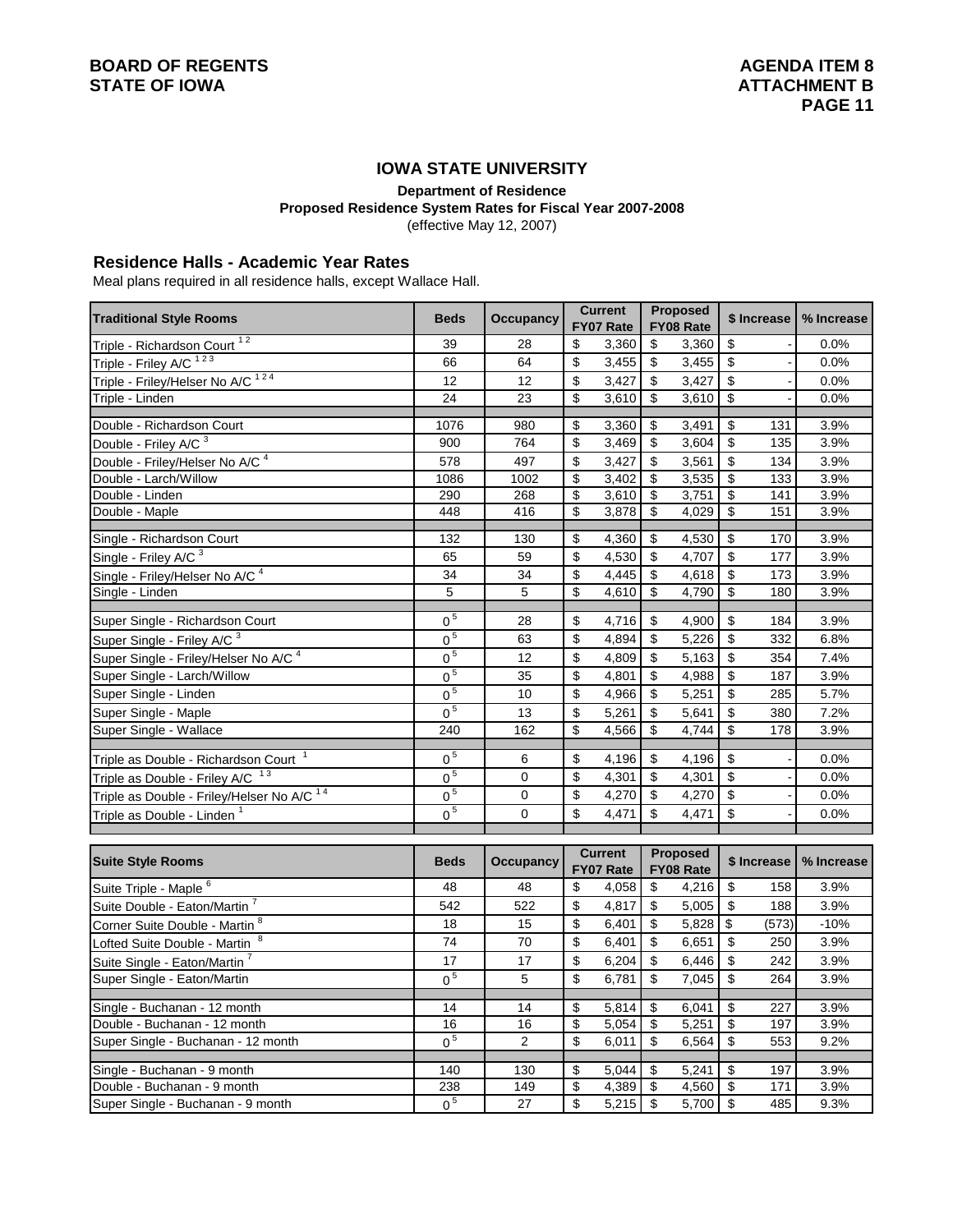#### **Student Apartments - Academic Year Rates**

Meal plans encouraged, but not required in all student apartments.

| <b>Frederiksen Court</b>                                   | <b>Beds</b>    | <b>Occupancy</b> | <b>Current</b><br><b>FY07 Rate</b> | <b>Proposed</b><br><b>FY08 Rate</b> | \$ Increase     | % Increase |
|------------------------------------------------------------|----------------|------------------|------------------------------------|-------------------------------------|-----------------|------------|
| 2 Bedroom Shared - 12 month                                | 55             | 55               | \$<br>4,200                        | \$<br>4,284                         | \$<br>84        | 2.0%       |
| 4 Bedroom Single - 12 month                                | 124            | 124              | \$<br>5,271                        | $\mathfrak s$<br>5,376              | \$<br>105       | 2.0%       |
| 2 Bedroom Super Single - 12 month                          | 0 <sup>5</sup> | 10               | \$<br>6,444                        | \$<br>6,573                         | \$<br>129       | 2.0%       |
| 2 Bedroom Shared - 9 month                                 | 613            | 496              | \$<br>3.647                        | \$<br>3,720                         | \$<br>73        | 2.0%       |
| 4 Bedroom Single - 9 month                                 | 1172           | 1149             | \$<br>4,575                        | \$<br>4,667                         | \$<br>92        | 2.0%       |
| 2 Bedroom Super Single - 9 month                           | 0 <sup>5</sup> | 17               | \$<br>5,592                        | \$<br>5,704                         | \$<br>112       | 2.0%       |
|                                                            |                |                  |                                    |                                     |                 |            |
| Schilletter Village (Rates per unit, per month)            | <b>Units</b>   | <b>Occupancy</b> | <b>Current</b><br><b>FY07 Rate</b> | <b>Proposed</b><br>FY08 Rate        | \$ Increase     | % Increase |
| 2 Bedroom Standard - Schilletter                           | 100            | 94               | \$<br>529                          | \$<br>529                           | \$              | 0.0%       |
| 2 Bedroom Large - Schilletter                              | 143            | 57               | \$<br>540                          | \$<br>540                           | $\overline{\$}$ | 0.0%       |
| 2 Bedroom Deluxe - Schilletter                             | 11             | 5                | \$<br>552                          | \$<br>552                           | \$              | 0.0%       |
| Non-Student - Schilletter                                  | 0 <sup>5</sup> | $\Omega$         | \$<br>693                          | \$.<br>693                          | \$              | 0.0%       |
| Guest - Schilletter <sup>1</sup>                           | 0 <sup>5</sup> | $\Omega$         | \$<br>868                          | \$<br>868                           | \$              | 0.0%       |
|                                                            |                |                  |                                    |                                     |                 |            |
| University Village (Rates per unit, per month)             | <b>Beds</b>    | <b>Occupancy</b> | <b>Current</b><br><b>FY07 Rate</b> | <b>Proposed</b><br><b>FY08 Rate</b> | \$ Increase     | % Increase |
| 2 Bedroom Townhouse - University                           | 400            | 253              | \$<br>521                          | \$<br>521                           | \$              | 0.0%       |
| arge 2 Bedroom Townhouse - University                      | 390            | 192              | \$<br>532                          | \$<br>532                           | \$              | 0.0%       |
| 2 Bedroom, 1 Level - University                            | 46             | 22               | \$<br>500                          | \$<br>500                           | $\overline{\$}$ | 0.0%       |
| Bedroom, 1 Level - University                              | $\overline{7}$ | 6                | \$<br>466                          | \$<br>466                           | $\overline{\$}$ | 0.0%       |
| Deluxe 2 Bedroom, 2 Level - University <sup>1</sup>        | 8              | 6                | \$<br>562                          | \$<br>562                           | \$              | 0.0%       |
| Non-Student - University                                   | 0 <sup>5</sup> | 1                | \$<br>683                          | \$<br>683                           | \$              | 0.0%       |
| Guest - University                                         | 57             | 42               | \$<br>868                          | \$<br>868                           | \$              | 0.0%       |
| UV Furnished Apt. (Add-on per apt, per month) <sup>1</sup> | 19             | 17               | \$<br>31                           | \$<br>31                            | \$              | 0.0%       |

#### **Summer 2007 Rates**

Meal plan participation required in Buchanan Hall. Meal plans encouraged, but not required in all student apartments. Eaton will not be used for Summer Session student housing for FY08, so Eaton rates are not presented.

| <b>Buchanan Hall</b>                       |    | <b>Current</b><br><b>FY07 Rate</b> |    | <b>Proposed</b><br><b>FY08 Rate</b>                    |      | \$ Increase | % Increase |
|--------------------------------------------|----|------------------------------------|----|--------------------------------------------------------|------|-------------|------------|
| Single - Buchanan - 3 month                | S  | 1,598                              | S  | 1,660                                                  | -\$  | 62          | 3.9%       |
| Double - Buchanan - 3 month                | S  | 1,390                              | \$ | 1.444                                                  | -\$  | 54          | 3.9%       |
| Super Single - Buchanan - 3 month          | \$ | 1,653                              | \$ | 1,805                                                  | - \$ | 152         | 9.2%       |
|                                            |    |                                    |    |                                                        |      |             |            |
| <b>Frederiksen Court</b>                   |    | <b>Current</b><br><b>FY07 Rate</b> |    | <b>Proposed</b><br><b>FY08 Rate</b>                    |      | \$ Increase | % Increase |
| 2 Bedroom Shared - 3 month                 | S  | 1.154                              | \$ | 1,177                                                  | \$   | 23          | 2.0%       |
| 4 Bedroom Single - 3 month                 | \$ | 1.449                              | \$ | 1,478                                                  | \$   | 29          | 2.0%       |
| 2 Bedroom Super Single - 3 month           | \$ | 1.771                              | \$ | 1,806                                                  | - \$ | 35          | 2.0%       |
|                                            |    |                                    |    |                                                        |      |             |            |
| <b>Schilletter and University Villages</b> |    |                                    |    | SUV available for summer at the regular monthly rates. |      |             |            |

1 - Housing options for which rates have not been historically presented. Presented now for clarity and consistency.

2 - Triples previously billed at double rates. A FY08 increase **is not** proposed so as to establish rate and value variance between these options.

3 - Rate previously implied by summing AC add-on charge and corresponding non-AC rate. Now explicitly stated for clarity and consistency.

4 - Previously presented as Union Drive option. Re-named as Friley/Helser option for clarity and consistency.

5 - These options are not offered as standard. Availability is based on resident demand and space constraints.

6 - Previously called "Suite Double - Maple", this housing option is designed for 3 residents, not 2.

7 - Previously presented as Union Drive option. Re-named as Eaton/Martin option for clarity and consistency.

8 - Previously presented as one option - Super Suites. These room styles vary substantially and are now named and priced appropriately.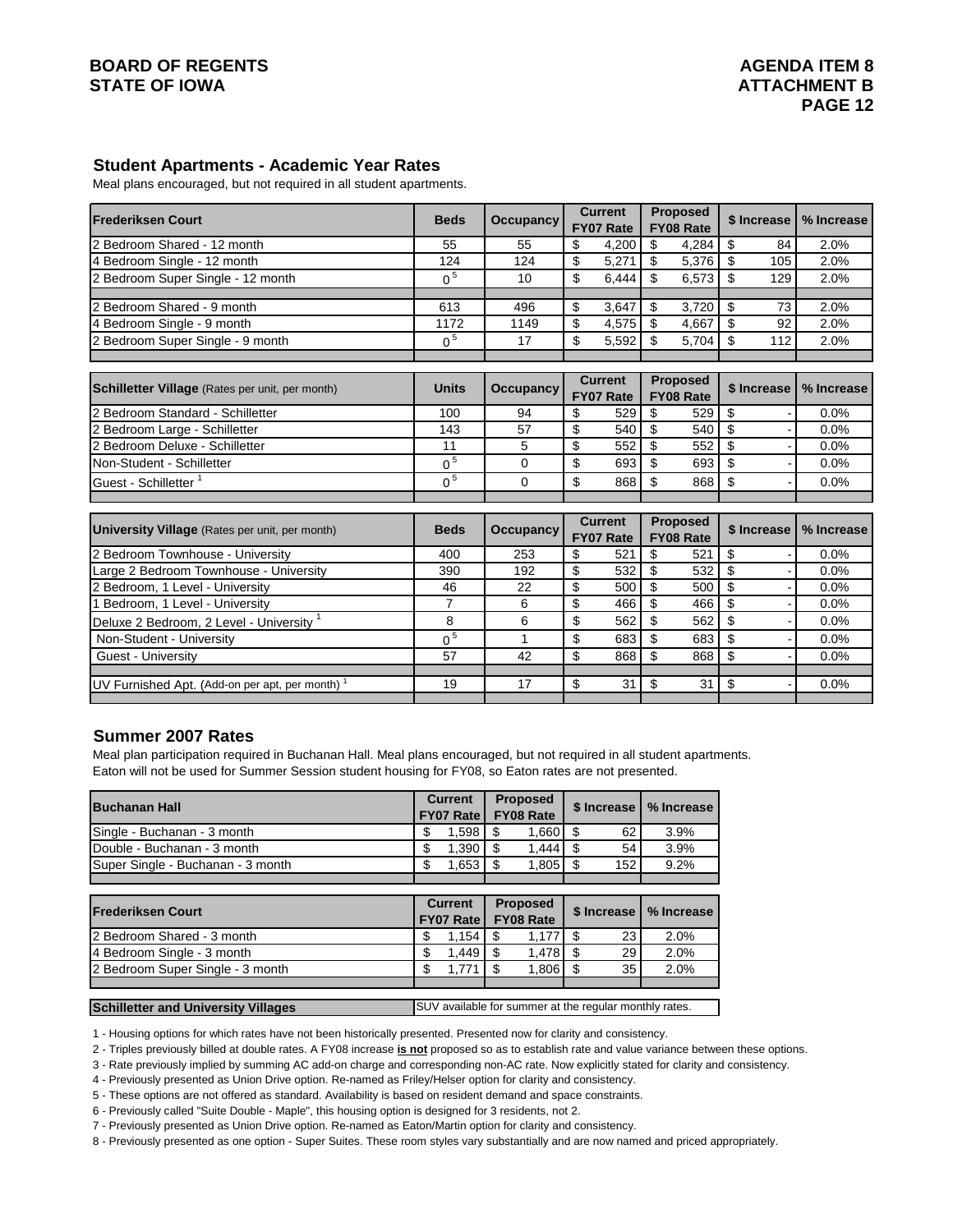## **BOARD OF REGENTS AGENTS** AGENDA ITEM 8 **STATE OF IOWA** AND **BUCK ATTACHMENT B**

## **Cyclone Plans - Academic Year Rates**

Cyclone Plans are available to all system residents and all non-residents. All Cyclone Plans include an amount of Dining Dollars, as indicated in plan name.

| <b>Plan Name</b>    | Units Sold | <b>Current</b><br><b>FY07 Rate</b> |       | <b>Proposed</b><br><b>FY08 Rate</b> |  | \$ Increase | % Increase |
|---------------------|------------|------------------------------------|-------|-------------------------------------|--|-------------|------------|
| Premium Cy Plan 200 | 41         |                                    | 3,582 | 3,751                               |  | 169         | 4.7%       |
| Cyclone 17 Plus 300 | 2156       |                                    | 3,018 | 3,154                               |  | 136         | 4.5%       |
| Cyclone 14 Plus 300 | 1563       | ۰D                                 | 2,905 | 3,035                               |  | 130         | 4.5%       |
| Cyclone 10 Plus 500 | 1133       | Ψ                                  | 2,824 | 2,940                               |  | 116         | 4.1%       |
| Cyclone 7 Plus 700  | 743        |                                    | 2,609 | 2,704                               |  | 95          | 3.6%       |
|                     |            |                                    |       |                                     |  |             |            |

## **Block Plus Plans - Academic Year Rates**

Block Plus Plans are available to system residents and non-residents.

All Block Plus Plans include an amount of Dining Dollars, as indicated in plan name.

\* Buchanan Hall ONLY, was available only for FY07

| <b>Plan Name</b>              | <b>Units</b> | <b>Current</b><br><b>FY07 Rate</b> | <b>Proposed</b><br><b>FY08 Rate</b> |       |     | \$ Increase | % Increase |
|-------------------------------|--------------|------------------------------------|-------------------------------------|-------|-----|-------------|------------|
| 150 Meal Block Plan Plus 550* | 18           | 1.950                              |                                     |       |     | (1.950)     | $-100.0%$  |
| 175 Meal Block Plan Plus 300  | 73           | 2,905                              |                                     | 3,035 |     | 130         | 4.5%       |
| 225 Meal Block Plan Plus 300  | 47           | 3.018                              |                                     | 3.154 | \$. | 136         | 4.5%       |
|                               |              |                                    |                                     |       |     |             |            |

## **Block Plans - Academic Year Rates**

Block Plans area available to system residents in Wallace, Frederiksen Court and SUV and all non-residents.

| <b>Plan Name</b>    | <b>Units</b> | <b>Current</b><br>FY07 Rate |                  | <b>Proposed</b><br><b>FY08 Rate</b> | \$ Increase | % Increase |
|---------------------|--------------|-----------------------------|------------------|-------------------------------------|-------------|------------|
| 125 Meal Block Plan | 490          |                             | $179$ $\sqrt{5}$ | 188 <sup>1</sup>                    |             | 5.0%       |
| 150 Meal Block Plan | 364          |                             | 355              | 373                                 | 18          | 5.1%       |
| 75 Meal Block Plan  | 148          |                             | 525              | 551                                 | 26          | 5.0%       |
| 100 Meal Block Plan | 201          |                             | 694              | 729                                 | 35          | 5.0%       |
|                     |              |                             |                  |                                     |             |            |

## **Dining Dollar\$ - Academic Year Rates**

Rates listed are per dollar.

| <b>Dining Dollar\$ Range</b>                | <b>Units</b> | <b>Current</b><br><b>FY07 Rate</b> |                   |      |  | <b>Proposed</b><br><b>FY08 Rate</b> | \$ Increase | % Increase |
|---------------------------------------------|--------------|------------------------------------|-------------------|------|--|-------------------------------------|-------------|------------|
| \$10-\$190 Dining Dollars (Face Value)      | 80.604       |                                    | 1.00 <sub>l</sub> | 1.00 |  | 0.0%                                |             |            |
| \$200-390 Dining Dollars (5.00% discount)   | 98.254       |                                    | 0.95              | 0.95 |  | $0.0\%$                             |             |            |
| \$400-590 Dining Dollars (7.50% discount)   | 49.321       |                                    | 0.93              | 0.93 |  | 0.0%                                |             |            |
| \$600 Plus Dining Dollars (10.00% discount) | 49.298       |                                    | 0.90              | 0.90 |  | 0.0%                                |             |            |
|                                             |              |                                    |                   |      |  |                                     |             |            |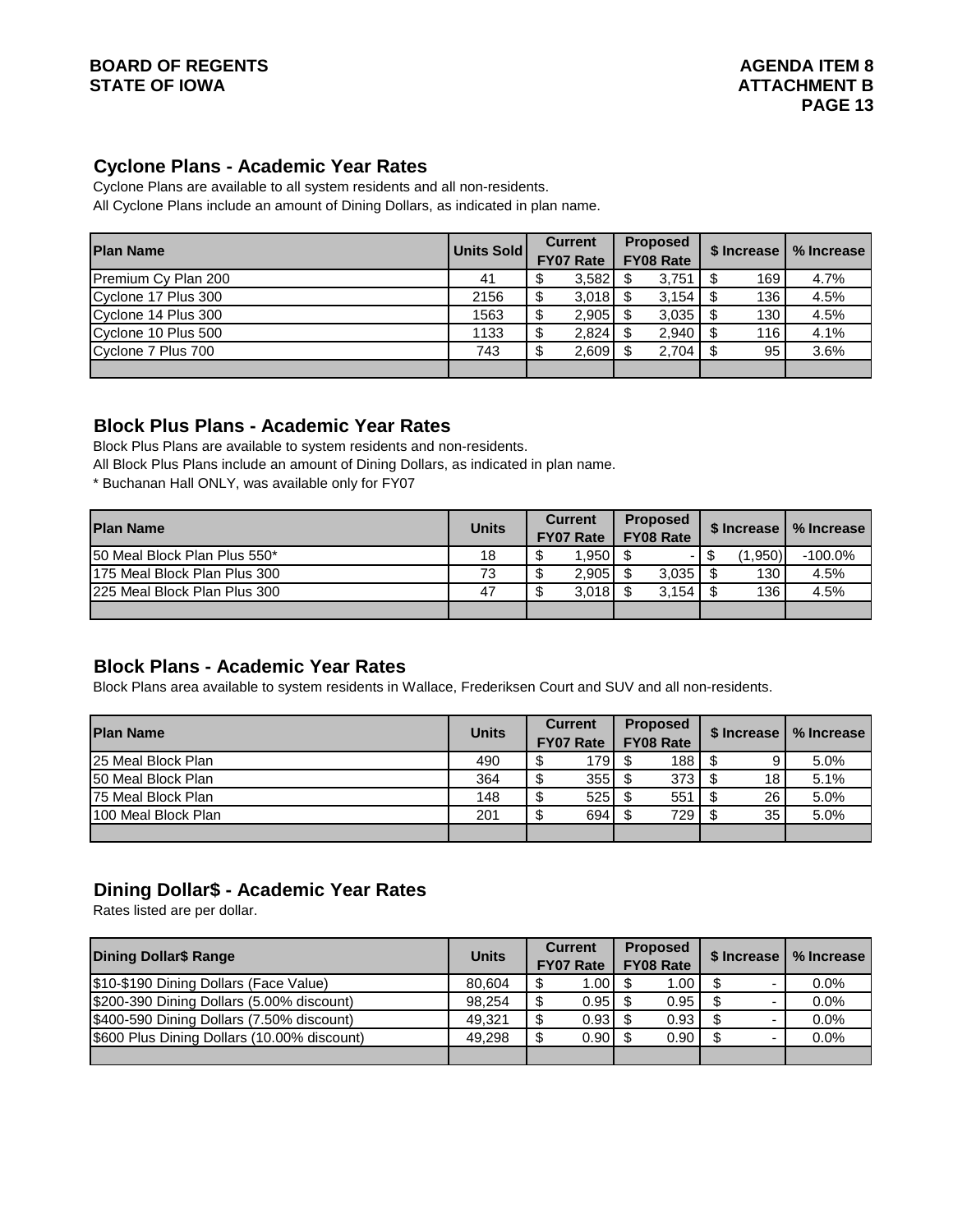### **BOARD OF REGENTS** AGENDA ITEM 8 STATE OF IOWA **ATTACHMENT B**

## **Dining - Summer 2007 Rates**

Block Plans area available to system residents in Frederiksen Court and SUV and all non-residents. Cyclone Plans and the Block Plus Plan are available to all system residents and all non-residents. All Cyclone and Block Plus Plans include an amount of Dining Dollars, as indicated in plan name.

| <b>Cyclone Plans - Single Session</b>           | Units Sold      |                          | <b>Current</b><br>FY07 Rate        |                          | <b>Proposed</b><br>FY08 Rate        | \$ Increase                                 | % Increase |
|-------------------------------------------------|-----------------|--------------------------|------------------------------------|--------------------------|-------------------------------------|---------------------------------------------|------------|
| Premium Cy Plan Plus 50                         | 1               | \$                       | 873                                | \$                       | 946                                 | \$<br>73                                    | 8.3%       |
| Cyclone 17 Plus 75                              | 20              | \$                       | 736                                | \$                       | 795                                 | \$<br>59                                    | 8.0%       |
| Cyclone 14 Plus 75                              | 12              | $\overline{\$}$          | 709                                | $\overline{\mathcal{S}}$ | 765                                 | $\overline{\mathcal{S}}$<br>56              | 7.9%       |
| Cyclone 10 Plus 125                             | 6               | \$                       | 690                                | \$                       | 741                                 | \$<br>51                                    | 7.3%       |
| Cyclone 7 Plus 175                              | 8               | \$                       | 639                                | \$                       | 681                                 | $\overline{\mathcal{S}}$<br>42              | 6.5%       |
|                                                 |                 |                          |                                    |                          |                                     |                                             |            |
| <b>Cyclone Plans - Both Sessions</b>            | Units Sold      |                          | <b>Current</b><br>FY07 Rate        |                          | <b>Proposed</b><br>FY08 Rate        | \$ Increase                                 | % Increase |
| Premium Cy Plan Plus 75                         | 2               | \$                       | 1,309                              | \$                       | 1,387                               | \$<br>78                                    | 5.9%       |
| Cyclone 17 Plus 115                             | $\overline{26}$ | \$                       | 1,107                              | $\overline{\mathbf{S}}$  | 1,169                               | $\overline{\$}$<br>62                       | 5.6%       |
| Cyclone 14 Plus 115                             | 27              | $\overline{\$}$          | 1,065                              | $\overline{\mathbf{S}}$  | 1,125                               | \$<br>60                                    | 5.6%       |
| Cyclone 10 Plus 185                             | 16              | \$                       | 1,033                              | \$                       | 1,086                               | $\overline{\mathcal{S}}$<br>$\overline{53}$ | 5.2%       |
| Cyclone 7 Plus 260                              | $\overline{20}$ | $\overline{\$}$          | 957                                | \$                       | 1,000                               | $\overline{\$}$<br>$\overline{44}$          | 4.6%       |
|                                                 |                 |                          |                                    |                          |                                     |                                             |            |
| <b>Cyclone Plans - Trial Enrollment Session</b> | Units Sold      |                          | <b>Current</b><br>FY07 Rate        |                          | <b>Proposed</b><br>FY08 Rate        | \$ Increase                                 | % Increase |
| Premium Cy Plan Plus 75                         | 1               | \$                       | 1,020                              | \$                       | 1,051                               | \$<br>31                                    | 3.1%       |
| Cyclone 17 Plus 115                             | 52              | \$                       | 874                                | $\overline{\mathcal{S}}$ | 899                                 | \$<br>25                                    | 2.9%       |
| Cyclone 14 Plus 115                             | 2               | \$                       | 843                                | \$                       | 867                                 | \$<br>24                                    | 2.9%       |
| Cyclone 10 Plus 185                             | 7               | \$                       | 834                                | $\overline{\mathcal{S}}$ | 855                                 | $\overline{\mathbb{S}}$<br>21               | 2.5%       |
| Cyclone 7 Plus 260                              | $\overline{2}$  | \$                       | 793                                | \$                       | 811                                 | \$<br>18                                    | 2.3%       |
|                                                 |                 |                          |                                    |                          |                                     |                                             |            |
| <b>Block Plus and Block Plans</b>               | <b>Units</b>    |                          | <b>Current</b><br><b>FY07 Rate</b> |                          | <b>Proposed</b><br><b>FY08 Rate</b> | \$ Increase                                 | % Increase |
| 40 Meal Block Plus 250                          | 75              | \$                       | 535                                | $\overline{\mathcal{S}}$ | 549                                 | \$<br>14                                    | 2.6%       |
| 25 Meal Block Plan                              | $\overline{58}$ | $\overline{\$}$          | 179                                | $\overline{\$}$          | 188                                 | $\overline{\mathcal{S}}$<br>9               | 5.0%       |
| 50 Meal Block Plan                              | 125             | $\overline{\$}$          | 355                                | $\overline{\mathcal{S}}$ | 373                                 | $\overline{\mathcal{S}}$<br>18              | 5.1%       |
|                                                 |                 |                          |                                    |                          |                                     |                                             |            |
| <b>Dining Dollar\$ Range</b>                    | <b>Units</b>    |                          | <b>Current</b><br>FY07 Rate        |                          | <b>Proposed</b><br>FY08 Rate        | \$ Increase                                 | % Increase |
| \$10-\$190 Dining Dollars (Face Value)          | 9,061           | \$                       | 1.00                               | $\overline{\mathbf{s}}$  | 1.00                                | $\overline{\$}$<br>$\overline{\phantom{a}}$ | 0.0%       |
| \$200-390 Dining Dollars (5.00% discount)       | 5,486           | $\overline{\mathcal{S}}$ | 0.95                               | $\overline{\mathcal{S}}$ | 0.95                                | $\overline{\mathcal{S}}$<br>$\frac{1}{2}$   | 0.0%       |
| \$400-590 Dining Dollars (7.50% discount)       | 1,989           | \$                       | 0.93                               | $\overline{\mathcal{S}}$ | 0.93                                | $\overline{\$}$<br>$\blacksquare$           | 0.0%       |
| \$600 Plus Dining Dollars (10.00% discount)     | 1,710           | \$                       | 0.90                               | $\overline{\mathbb{S}}$  | 0.90                                | $\overline{\mathcal{S}}$<br>$\blacksquare$  | 0.0%       |
|                                                 |                 |                          |                                    |                          |                                     |                                             |            |

The double room in Richardson Court with the "Cyclone 17 Plus 300" meal plan is used for comparative purposes.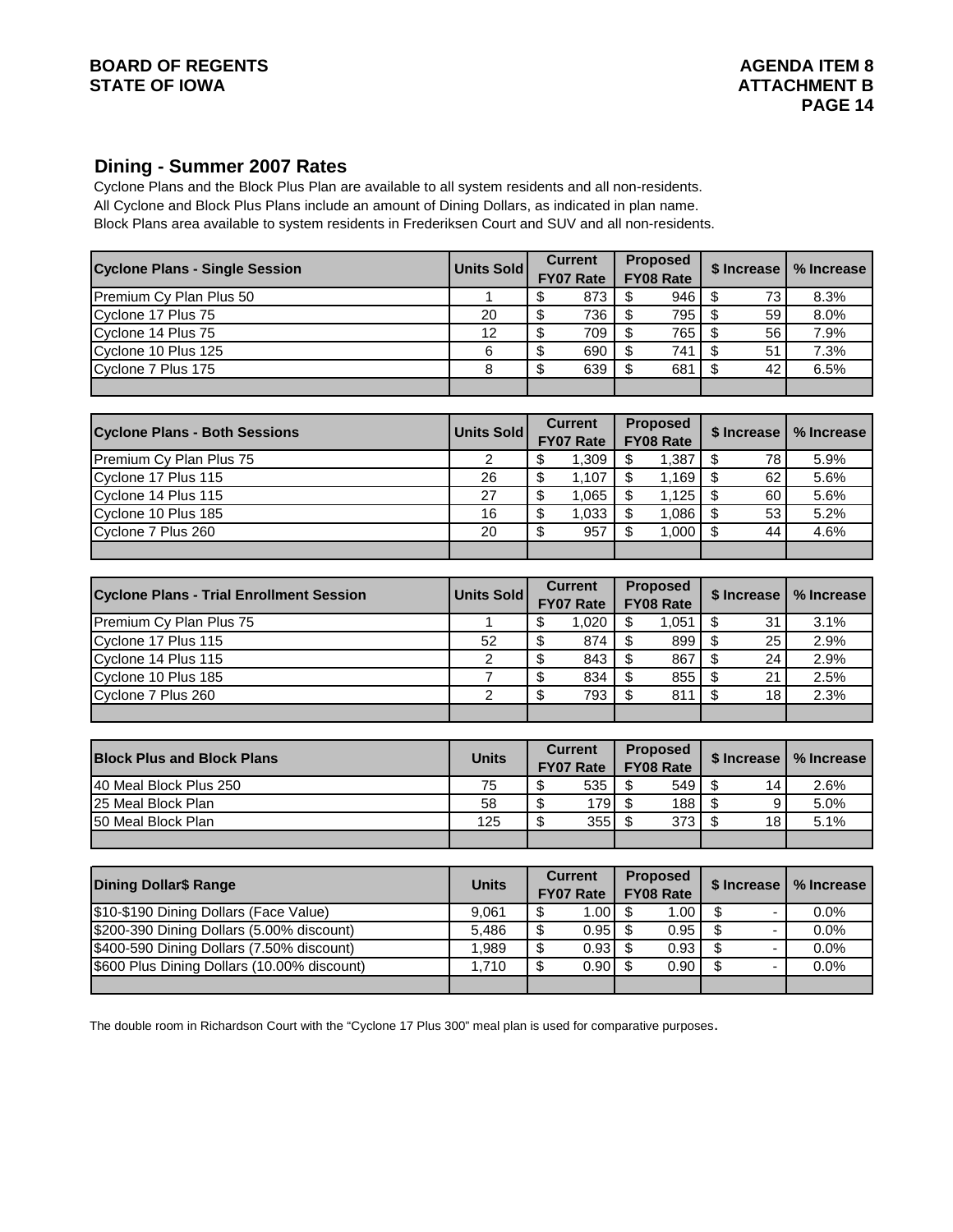#### **UNIVERSITY OF NORTHERN IOWA DEPARTMENT OF RESIDENCE**

- FY 2006 reversed a four-year decline in occupancy and the occupancy increase continued in FY 2007. The increase is the result of more students choosing to stay on campus during their sophomore and junior years. Total occupancy is projected to gradually increase from the estimated 88.3% in FY 2007 to 90.6% in FY 2012.
- The University's Two-Year Advantage Plan allows students to commit to a two-year contract which keeps room and board rates the same level the second year. UNI plans to continue the Two-Year Advantage plan as long as it is economically feasible.
	- o Focused marketing of the Two-Year Advantage Plan has resulted in 46% of the residents participating in the program; up from 37% a year ago.
- FY 2007 revenues and expenditures vary from the Board approved budget due to increased occupancy.
- The first phase of replacing windows in the Towers residence hall student rooms was completed in the summer of 2006. Additional residence halls will have their windows replaced within the next five years.
- The University has updated all fire alarm systems since the buildings were constructed and have on-going preventative maintenance.
	- $\circ$  Installation of fire sprinklers in the residence halls will be a future priority. One residence hall is currently in the planning stages with implementation planned for summer 2008 pending scheduling with consultants and contractors. Sprinkler installation in additional halls is planned within the next five years.
- The preliminary budget for FY 2008 projects net revenues from operations to be \$6.0 million. Voluntary reserve balances at June 30, 2008, are projected to be \$3.6 million, and are projected to gradually increase to \$3.8 million at the end of FY 2012.
- Students in the second year of the Two-Year Advantage Plan will realize no increase in FY 2008 and continue to pay FY 2007 room and board rates. The proposed FY 2008 rate for the traditional double room with full board of \$6,268 represents a 9.2% increase when compared to FY 2007 rates. The proposed FY 2008 rate for Roth and university-owned apartments reflects a 2% increase.
- The students have requested an \$8 increase in the activity fee to pay for programming and activities in the residence halls. Since the fee has not been increased for eight years, inflation has diminished programming opportunities.
- The outstanding bond principal was \$35.7 million as of June 30, 2006.
- A recent Moody's report has upgraded the financial outlook for the Department of Residence to stable.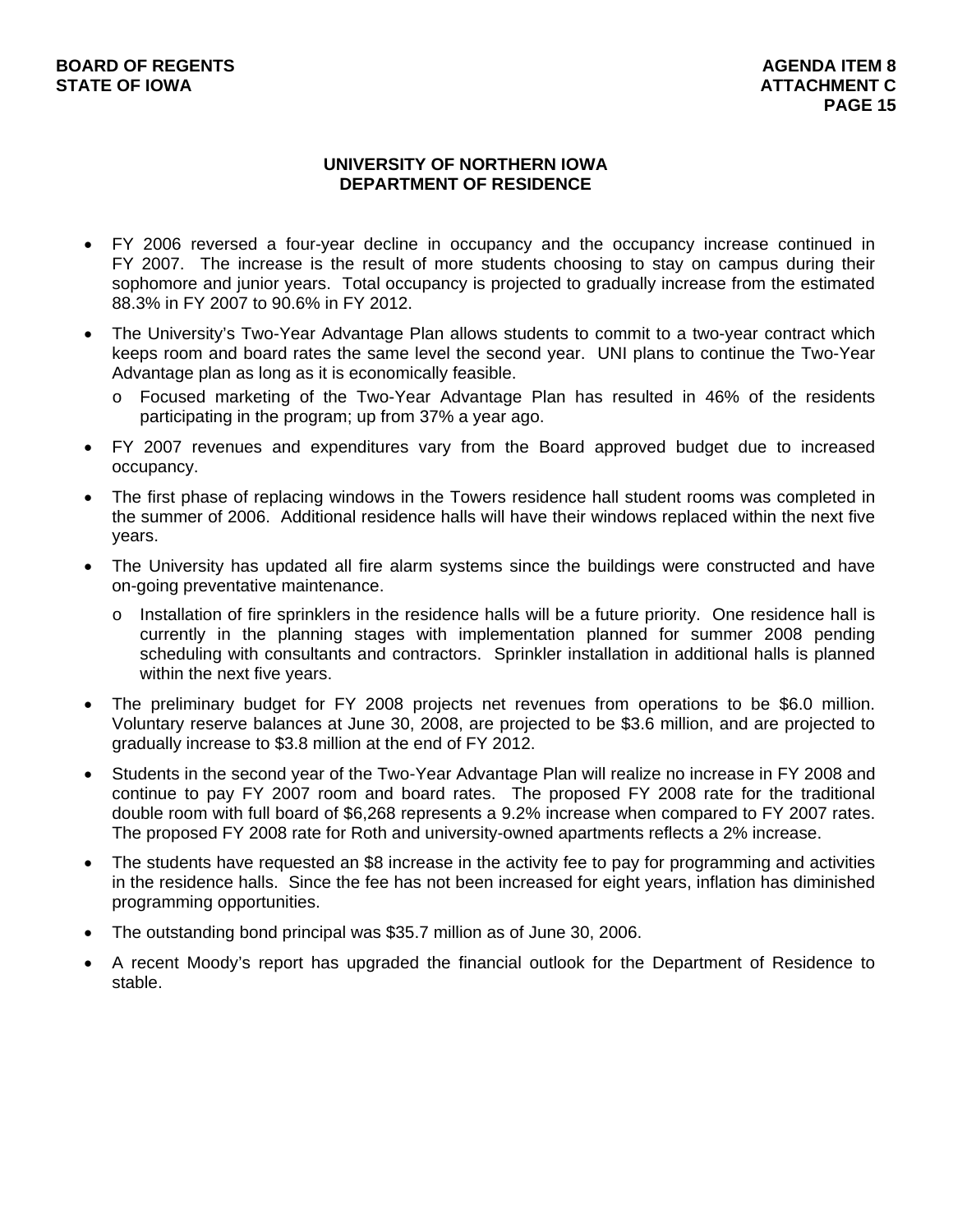#### **University of Northern Iowa's Five Year Plan Summary Department of Residence (Dollars in Thousands)**

|                                                  | Actual           | Estimated        |     |        |     |            | <b>Planned - Constant Dollars</b> |    |           |             |
|--------------------------------------------------|------------------|------------------|-----|--------|-----|------------|-----------------------------------|----|-----------|-------------|
| <b>INDICATORS</b>                                | FY 06            | FY 07            |     | FY 08  |     | FY 09      | FY 10                             |    | FY 11     | FY 12       |
| <b>1 - ENROLLMENT &amp; OCCUPANCY</b>            |                  |                  |     |        |     |            |                                   |    |           |             |
| (a) Fall Enrollment Head Count                   | 12,513           | 12,260           |     | 12,165 |     | 12,141     | 12,154                            |    | 12,148    | 12,105      |
| Residence Hall Housing                           |                  |                  |     |        |     |            |                                   |    |           |             |
| (b) Current Operating Capacity (# of beds)       | 4,609            | 4,609            |     | 4,609  |     | 4,609      | 4,609                             |    | 4,609     | 4,609       |
| (c) Occupancy (permanent beds)                   | 3,898            | 4,041            |     | 4,080  |     | 4,125      | 4,150                             |    | 4,150     | 4,150       |
| (d) Occupancy Ratio                              | 84.6%            | 87.7%            |     | 88.5%  |     | 89.5%      | 90.0%                             |    | 90.0%     | 90.0%       |
| <b>Apartment Housing</b>                         |                  |                  |     |        |     |            |                                   |    |           |             |
| (e) Current Operating Capacity (Units)           | 363              | 363              |     | 363    |     | 363        | 363                               |    | 363       | 363         |
| (f) Units Occupied                               | 348              | 348              |     | 348    |     | 350        | 352                               |    | 354       | 356         |
| (g) Occupancy Ratio                              | 95.9%            | 95.9%            |     | 95.9%  |     | 96.4%      | 97.0%                             |    | 97.5%     | 98.1%       |
| 2 - CAPITAL IMPROVEMENTS & REPAIRS               |                  |                  |     |        |     |            |                                   |    |           |             |
| (a) Improvements from Bond Proceeds              | \$<br>73         | \$               | \$  |        | \$  |            | \$                                | \$ |           | \$          |
| (b) Improvements from Voluntary Reserves         | 1,601            | 1,980            |     | 2,200  |     | 1,800      | 2,000                             |    | 2,000     | 2,000       |
| (c) Repairs from Current Revenues                | 1,102            | 1,164            |     | 1,195  |     | 1,150      | 1,150                             |    | 1,150     | 1,150       |
| (d) Gross Square Feet Maintained (000's)         | 1,456            | 1,456            |     | 1,456  |     | 1,456      | 1,456                             |    | 1,456     | 1,456       |
| <b>3 - OPERATING REVENUES &amp; EXPENDITURES</b> |                  |                  |     |        |     |            |                                   |    |           |             |
| (a) Total Revenues                               | \$<br>27,344     | \$<br>28,862     | -\$ | 31,039 | \$  | 31,381     | \$<br>31,572 \$                   |    | 31,572 \$ | 31,572      |
| (b) Less Expenditures (Excluding Univ O.H.)      | 21,165           | 23,056           |     | 25,067 |     | 25,343     | 25,497                            |    | 25,497    | 25,497      |
| (c) Net Operating Revenues                       | 6,179            | 5,806            |     | 5,972  |     | 6,038      | 6,075                             |    | 6,075     | 6,075       |
| (d) Less Mandatory Transfers                     | 330              | 330              |     | 330    |     | 330        | 330                               |    | 330       | 330         |
| (e) Less Debt Service                            | 3,303            | 3,292            |     | 3,290  |     | 3,285      | 3,280                             |    | 3,294     | 3,281       |
| (f) Net to Voluntary Reserves                    | \$<br>2,546      | \$<br>2,184      | \$  | 2,352  | \$  | 2,423      | \$<br>2,465                       | \$ | 2,451     | \$<br>2,464 |
| 4 - VOLUNTARY (UNRESTRICTED) RESERVES            |                  |                  |     |        |     |            |                                   |    |           |             |
| (a) Beginning Balance                            | \$<br>3,395      | \$<br>$4,014$ \$ |     | 3,842  | -\$ | $3,567$ \$ | 3,755                             | \$ | 3,783     | \$<br>3,797 |
| (b) Add Mandatory Transfers from (3d)            | 330              | 330              |     | 330    |     | 330        | 330                               |    | 330       | 330         |
| (c) Add Net to Voluntary Reserves from (3g)      | 2,546            | 2,184            |     | 2,352  |     | 2,423      | 2,465                             |    | 2,451     | 2,464       |
| (d) Less Improvements (2b) & Other Costs         | 2,257            | 2,686            |     | 2,957  |     | 2,565      | 2,767                             |    | 2,767     | 2,767       |
| (e) Year-End Balance                             | \$<br>$4,014$ \$ | 3,842            | \$  | 3,567  | \$  | 3,755      | \$<br>3,783                       | \$ | 3,797     | \$<br>3,824 |
|                                                  |                  |                  |     |        |     |            |                                   |    |           |             |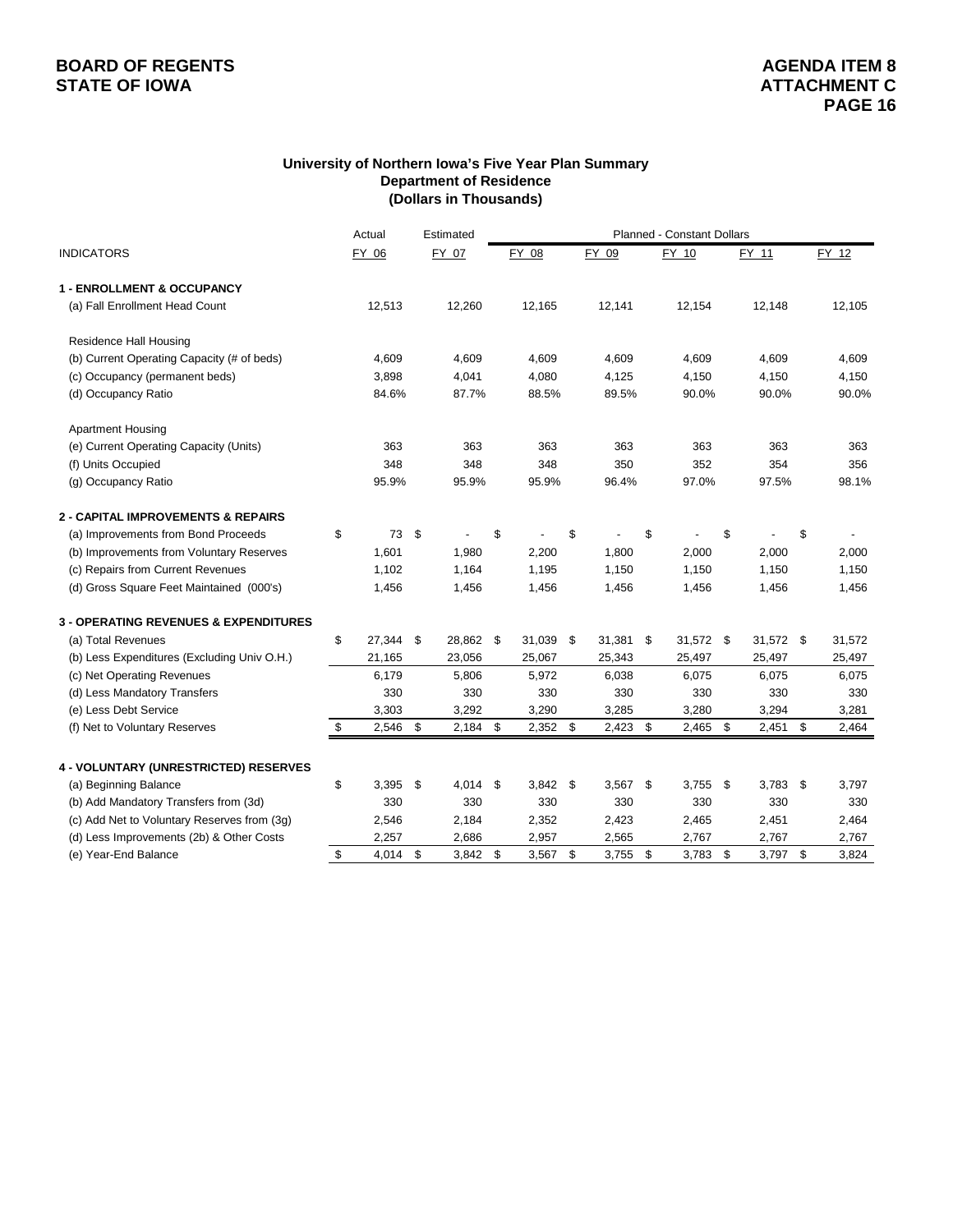#### **University of Northern Iowa Residence System Preliminary Budget 2007-08**

|                                                            | Actual<br>2005-06 | Approved<br><b>Budget</b><br>2006-07 | <b>Revised</b><br><b>Estimate</b><br>2006-07 | Proposed<br><b>Budget</b><br>2007-08 |
|------------------------------------------------------------|-------------------|--------------------------------------|----------------------------------------------|--------------------------------------|
| <b>OPERATIONS</b>                                          |                   |                                      |                                              |                                      |
| Revenues                                                   | \$<br>27,343,894  | \$<br>27,966,816                     | \$<br>28,861,610                             | \$<br>31,039,399                     |
| <b>Expenditures for Operations</b>                         | 21,164,769        | 23,059,732                           | 23,055,603                                   | 25,067,262                           |
| <b>Net Revenues</b>                                        | 6,179,125         | 4,907,084                            | 5,806,007                                    | 5,972,137                            |
| % of Revenues                                              | 22.6%             | 17.5%                                | 20.1%                                        | 19.2%                                |
| Debt Service (due July 1)                                  | 3,303,391         | 3,291,491                            | 3,291,491                                    | 3,290,449                            |
| <b>Mandatory Transfers</b>                                 | 330,000           | 330,000                              | 330,000                                      | 330,000                              |
| Net After Debt Service & Mandatory Transfers               | \$<br>2,545,734   | \$<br>1,285,593                      | \$<br>2,184,516                              | \$<br>2,351,688                      |
| % of Revenues                                              | 9.3%              | 4.6%                                 | 7.6%                                         | 7.6%                                 |
| Debt Service Coverage Ratio                                | 187%              | 149%                                 | 176%                                         | 181%                                 |
| University Overhead Payment From Surplus                   | \$<br>656,201     | \$<br>706,493 \$                     | 706,390 \$                                   | 756,682                              |
| Overhead as % of Expenditures                              | 3.1%              | 3.1%                                 | 3.1%                                         | 3.0%                                 |
| <b>FUND BALANCES (June 30)</b>                             |                   |                                      |                                              |                                      |
| Revenue Fund                                               | \$<br>939,425     | \$                                   | \$                                           | \$                                   |
| Operation & Maintenance Fund                               |                   |                                      |                                              |                                      |
| Improvement Fund                                           | 394,068           | 360,537                              | 344,068                                      | 374,068                              |
| Surplus Fund                                               | 2,680,809         | 1,992,470                            | 3,498,360                                    | 3,193,366                            |
| Subtotal--Voluntary Reserves                               | 4,014,302         | 2,353,007                            | 3,842,428                                    | 3,567,434                            |
| Sinking Fund                                               | $\blacksquare$    | $\overline{a}$                       | $\blacksquare$                               |                                      |
| <b>Bond Reserve Fund</b>                                   | 3,347,123         | 3,347,123                            | 3,347,123                                    | 3,347,123                            |
| <b>Bond Construction Fund</b>                              |                   |                                      |                                              |                                      |
| Subtotal--Mandatory Reserves                               | 3,347,123         | 3,347,123                            | 3,347,123                                    | 3,347,123                            |
| <b>Total Fund Balances (June 30)</b>                       | \$<br>7,361,425   | \$<br>5,700,130                      | \$<br>7,189,551                              | \$<br>6,914,557                      |
| <b>REVENUES AND EXPENDITURES DETAIL</b><br><b>Revenues</b> |                   |                                      |                                              |                                      |
| Contracts                                                  | \$<br>22,502,794  | \$<br>23,156,195                     | \$<br>23,756,967                             | \$<br>25,676,445                     |
| Interest                                                   | 329,709           | 100,000                              | 300,000                                      | 340,000                              |
| Other Income                                               | 4,511,391         | 4,710,621                            | 4,804,643                                    | 5,022,954                            |
| <b>Total Revenues</b>                                      | \$<br>27,343,894  | \$<br>27,966,816                     | \$<br>28,861,610                             | \$<br>31,039,399                     |
| <b>Expenditures for Operations</b>                         |                   |                                      |                                              |                                      |
| Salaries, Wages & Benefits                                 | \$<br>11,662,981  | \$<br>12,726,767                     | \$<br>12,659,848                             | \$<br>14,238,648                     |
| Cost of Food or Goods Sold                                 | 3,599,718         | 3,829,262                            | 3,972,731                                    | 4,161,469                            |
| <b>Other Operating Expense</b>                             | 2,921,122         | 3,284,657                            | 3,379,928                                    | 3,448,474                            |
| <b>Utilities</b>                                           | 1,879,273         | 2,078,789                            | 1,879,144                                    | 2,023,933                            |
| Repairs & Maintenance                                      | 1,101,675         | 1,140,257                            | 1,163,952                                    | 1,194,738                            |
| <b>Total Expenditures</b>                                  | \$<br>21,164,769  | \$<br>23,059,732                     | \$<br>23,055,603                             | \$<br>25,067,262                     |
| <b>Estimated FTE</b>                                       | 390.0             | 391.0                                | 391.0                                        | 392.0                                |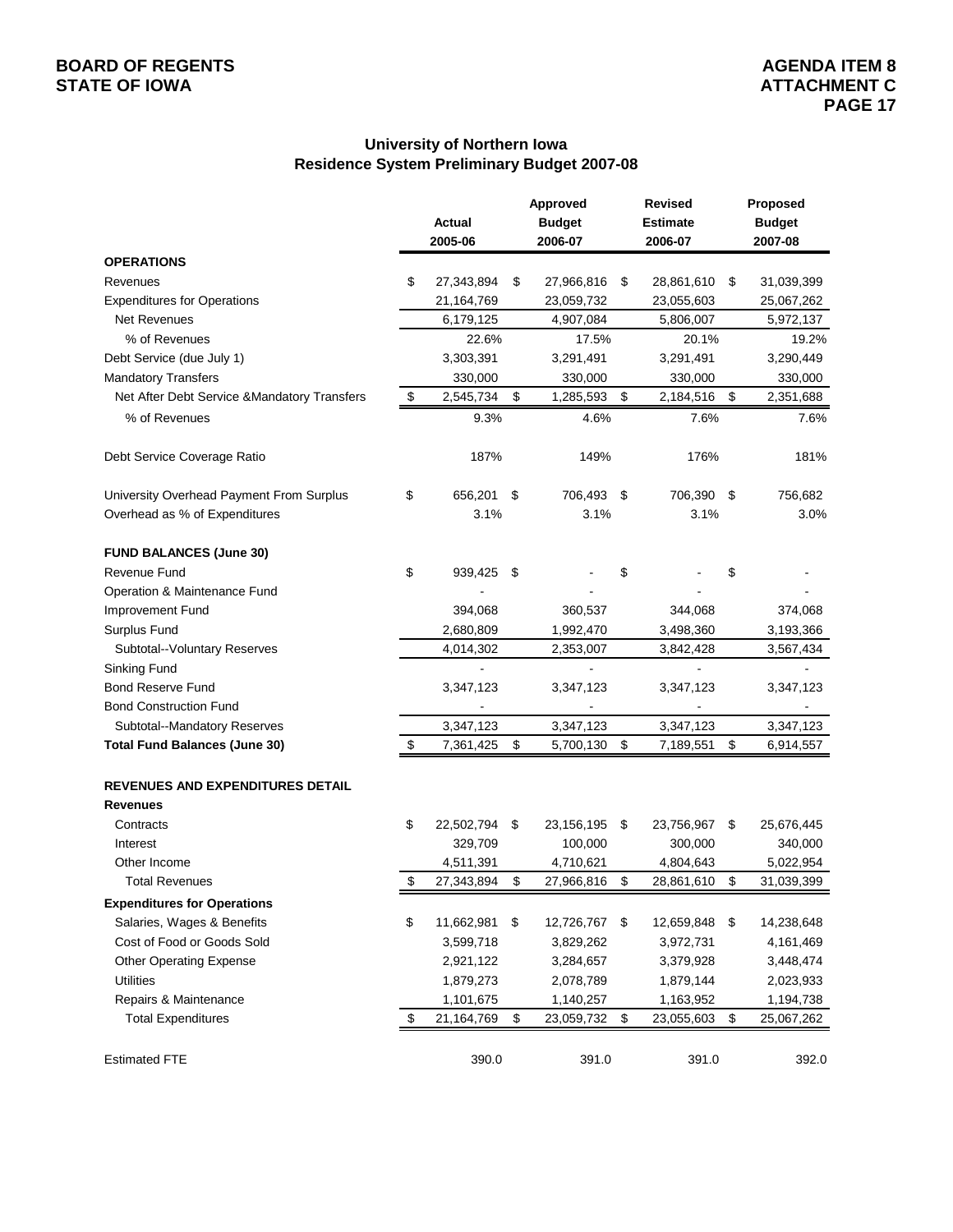# **Proposed UNI Residence Rates Academic Year 2007-08**

#### **Room and Board Combined**

|                                                                                                                                 |      | 2006-2007 |    | 2007-2008                                             |    | \$       | %        |
|---------------------------------------------------------------------------------------------------------------------------------|------|-----------|----|-------------------------------------------------------|----|----------|----------|
| Double Room w/meal plan                                                                                                         |      | Rate      |    | Proposed Rate (a)                                     |    | Increase | Increase |
| Premium Plan (b)                                                                                                                | \$   | 6,515     | \$ | 7,113                                                 | \$ | 598      | 9.2%     |
| Any 19 (b) - Full Board                                                                                                         | \$   | 5,740     | \$ | 6,268                                                 | \$ | 528      | 9.2%     |
| 19 Plus (b)                                                                                                                     | \$   | 6,005     | \$ | 6,553                                                 | \$ | 548      | 9.1%     |
| 14 Plus (b)                                                                                                                     | \$   | 5,965     | \$ | 6,493                                                 | \$ | 528      | 8.9%     |
| Any 14 (b)                                                                                                                      | \$   | 5,685     | \$ | 6,208                                                 | \$ | 523      | 9.2%     |
| Any 150                                                                                                                         | \$\$ | 5,515     | \$ | 5,978                                                 | \$ | 463      | 8.4%     |
| 150 Basic                                                                                                                       |      | 4,915     | \$ | 5,378                                                 | \$ | 463      | 9.4%     |
| Any 125                                                                                                                         |      | 4,825     | \$ | 5,293                                                 | \$ | 468      | 9.7%     |
| 10 Plus                                                                                                                         | \$   | 5,315     | \$ | 5,808                                                 | \$ | 493      | 9.3%     |
| Any 10                                                                                                                          | \$   | 5,180     | \$ | 5,663                                                 | \$ | 483      | 9.3%     |
| Bartlett Hall additional charge                                                                                                 | \$   | 92        | \$ | 101                                                   | \$ | 9        | 9.8%     |
| Single room additional charge<br>Double room contracted as a                                                                    | \$   | 800       | \$ | 825                                                   | \$ | 25       | 3.1%     |
|                                                                                                                                 | \$   | 1,100     | \$ |                                                       | \$ | 100      | 9.1%     |
| single room additional charge                                                                                                   |      |           |    | 1,200                                                 |    |          |          |
| (a) Students participating in the 2-Year Advantage Plan will continue to pay 2006-07 rates.<br>(b) Plans available to freshmen. |      |           |    |                                                       |    |          |          |
| Overflow housing credit                                                                                                         |      |           |    | \$50 plus \$25 for each week beginning the third week |    |          |          |
| Residence Hall activity fee                                                                                                     | \$   | 12        | \$ | 20                                                    | \$ | 8        | 66.7%    |
| <b>ROTH</b> (Room only option)                                                                                                  |      |           |    |                                                       |    |          |          |
| 8 Person Suite Double                                                                                                           | \$   | 2,870     | \$ | 2,927                                                 | \$ | 57       | 2.0%     |
| 8 Person Suite Single                                                                                                           | \$   | 3,815     | \$ | 3,891                                                 | \$ | 76       | 2.0%     |
| 6 Person Apt. Double                                                                                                            | \$   | 3,400     | \$ | 3,468                                                 | \$ | 68       | 2.0%     |
| 6 Person Apt. Single                                                                                                            | \$   | 4,502     | \$ | 4,592                                                 | \$ | 90       | 2.0%     |
| 4 Person Apt. Double                                                                                                            | \$   | 3,400     | \$ | 3,468                                                 | \$ | 68       | 2.0%     |
| 4 Person Apt. Single                                                                                                            | \$   | 4,502     | \$ | 4,592                                                 | \$ | 90       | 2.0%     |
| 2 Person Apt. Double                                                                                                            | \$   | 3,946     | \$ | 4,025                                                 | \$ | 79       | 2.0%     |
| 2 Person Apt. Single                                                                                                            | \$   | 5,188     | \$ | 5,292                                                 | \$ | 104      | 2.0%     |
| <b>Meal Plans for Off-Campus Students</b>                                                                                       |      |           |    |                                                       |    |          |          |
| Any 10                                                                                                                          | \$   | 2,485     | \$ | 2,680                                                 | \$ | 195      | 7.8%     |
| Any 7                                                                                                                           | ፍ    | 1.885     | ፍ  | 2 NAN                                                 | ፍ  | 155      | 8.2%     |

| ns for Off-Campus Students |             |     |       |           |      |
|----------------------------|-------------|-----|-------|-----------|------|
| Any 10                     | \$<br>2,485 | S   | 2.680 | \$<br>195 | 7.8% |
| Any 7                      | \$<br>1,885 | S   | 2,040 | \$<br>155 | 8.2% |
| Any 5                      | \$<br>1,410 | \$. | 1.530 | \$<br>120 | 8.5% |
| Any 5 (lunch and dinner)   | \$<br>1,135 | \$  | 1.230 | \$<br>95  | 8.4% |
| Any 150                    | \$<br>2,820 | S   | 2,995 | \$<br>175 | 6.2% |
| Any 125                    | \$<br>2.130 | \$. | 2.310 | \$<br>180 | 8.5% |
| Any 50                     | \$<br>810   | S   | 885   | \$<br>75  | 9.3% |
| 150 Basic                  | \$<br>2.220 | \$  | 2.395 | \$<br>175 | 7.9% |
|                            |             |     |       |           |      |